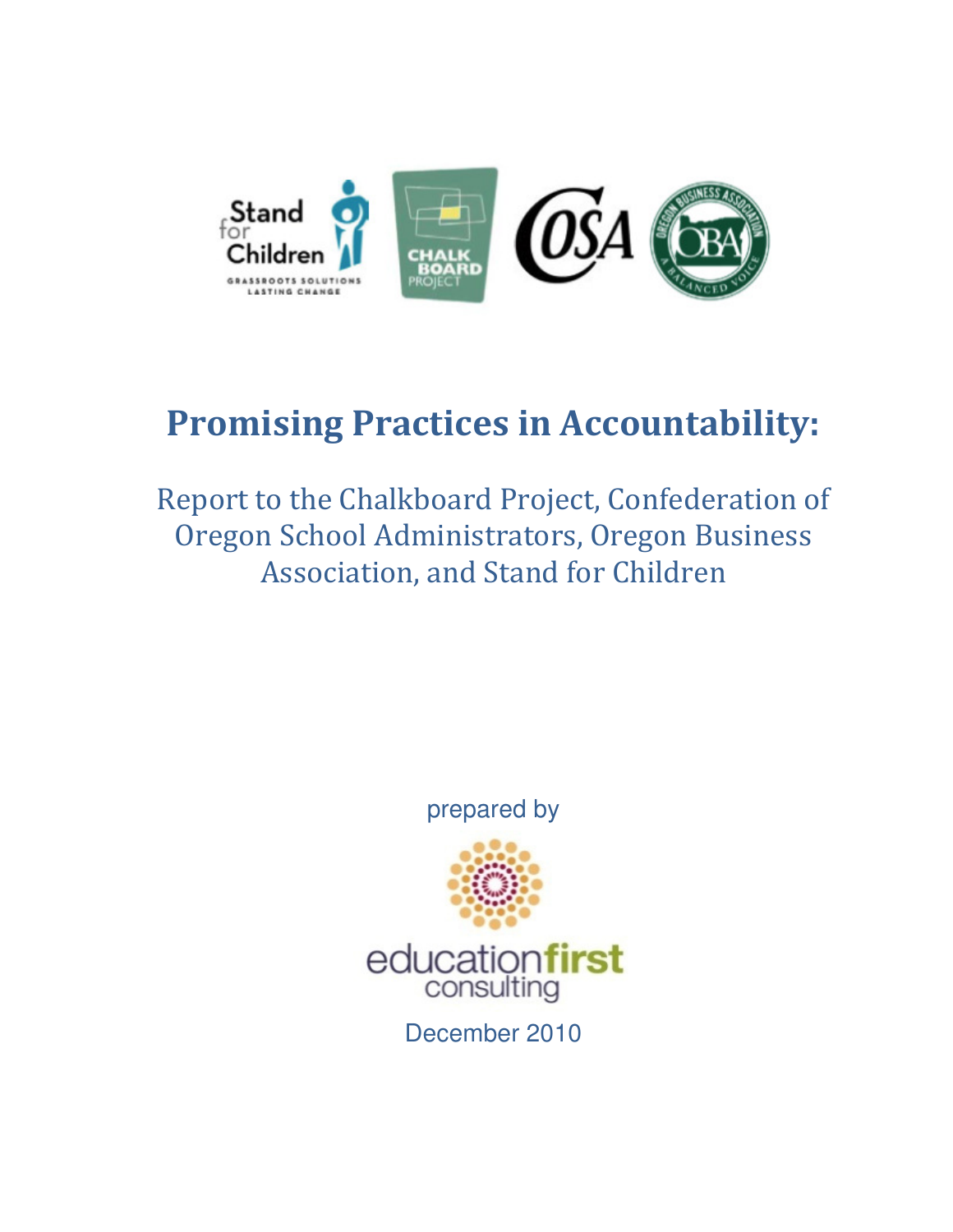### About Education First Consulting

Education First Consulting is a Northwest-based firm that uniquely brings together knowledge of policy choices (best practices and research-based ideas) with how to implement them (navigating politics) to create powerful education reform plans and innovations. The firm has deep experience advising governors and chief state school officers around the country on system-wide education reforms in K-12 and higher education.

The Education First team that researched and wrote this report included Katie Cour, William Porter, Ami Margolin Rome, and Lisa Towne.

www.educationfirstconsulting.com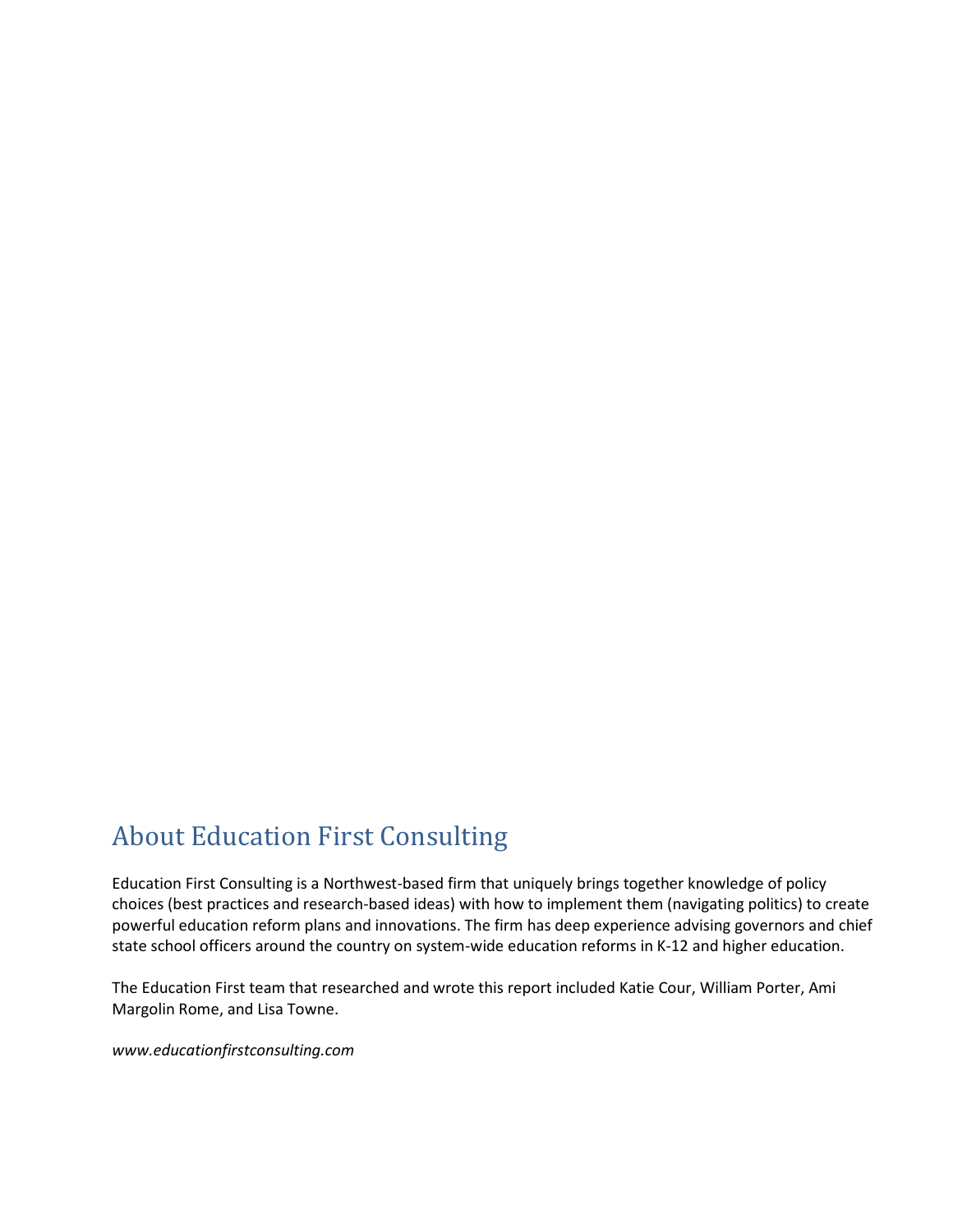## **Contents**

|    | Provide the necessary tools and resources for schools and districts to use reporting results to inform |  |
|----|--------------------------------------------------------------------------------------------------------|--|
|    |                                                                                                        |  |
|    |                                                                                                        |  |
|    |                                                                                                        |  |
|    |                                                                                                        |  |
|    |                                                                                                        |  |
|    |                                                                                                        |  |
|    |                                                                                                        |  |
| 1. |                                                                                                        |  |
| 2. |                                                                                                        |  |
| 3. | Ensure Accountability Reports that Are User Friendly—and Educator-Actionable  18                       |  |
| 4. |                                                                                                        |  |
|    |                                                                                                        |  |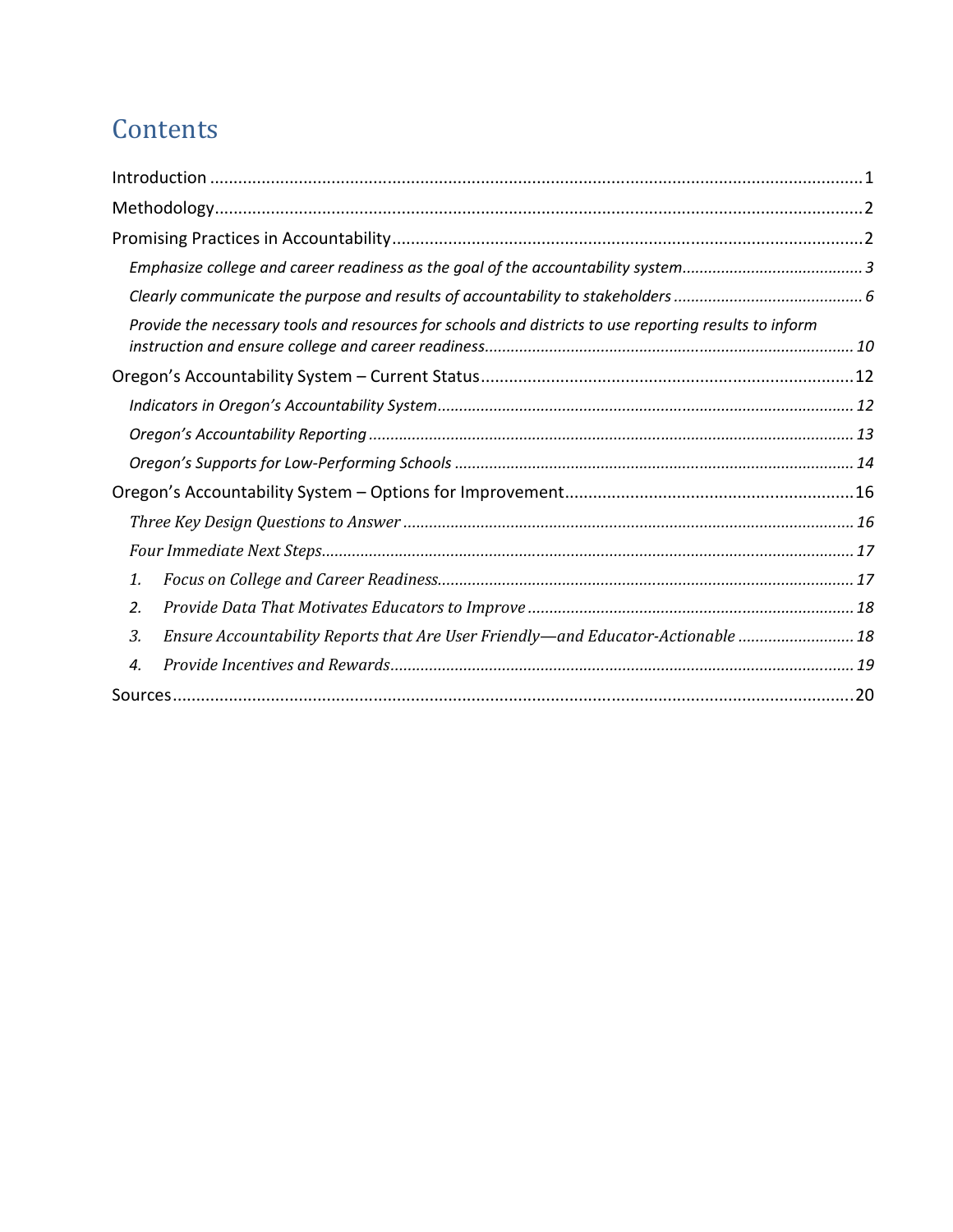## Introduction

The best accountability systems, in any field, have a few things in common. They set clear goals for people to rally around—goals that are meaningful, challenging, achievable and measurable. They provide regular information and feedback, to those on the front lines as well as to consumers and clients, to guide the work. And, they inspire people to aim higher and seek support—and provide them with that support—when they need help. Most accountability systems … don't do any of these things very well. The goals are too low, the measures too narrow, and the incentives too weak to affect real change.

> – Alissa Peltzman, Achieve, Inc., and Chris Domaleski, The Center for Assessment, 2010.

At the simplest level, education accountability systems are designed to indicate whether students, schools and districts are meeting expectations for student achievement. But strong accountability systems aren't just about reporting results on tests. Effective accountability systems that seek to improve schools clearly signal appropriate goals and expectations for improvement and are linked to strategies that build the capacity of educators to deliver.

Most states—Oregon among them—struggle to manage an accountability system that accomplish any of these important end results. Most of today's systems are not aligned to rigorous achievement measures, resulting in an incomplete picture of student achievement. Administrators, teachers and parents alike are bombarded with often confusing reports of student achievement, and in many cases are not provided enough information to meaningfully gauge student and school progress. Additionally, as Achieve—a nonprofit education reform organization created by governors and business leaders to help states raise academic standards and improve accountability—has argued, the goals of today's accountability systems "are perceived as something to meet to avoid state interference rather than something meaningful to work toward."<sup>1</sup>

The good news is that some states are beginning to adopt the next generation of accountability, one that is focused on college and career readiness, communicates the results effectively to parents and other stakeholders, and provides the necessary supports to better help ensure student success.<sup>2</sup> The lessons and experiments in these states, coupled with a growing consensus of policymakers around the country, are beginning to suggest what a more comprehensive, robust state accountability system could look like.

Commissioned by the Chalkboard Project and the Confederation of Oregon School Administrators and prepared by Education First Consulting, this report synthesizes promising practices in state accountability systems, including identifying a handful of states implementing these practices. The report also compares those identified promising practices to Oregon's accountability system and suggests strengths and areas for improvement.

The report concludes with suggested next steps and options for considerations that could help move the state toward an accountability system that incentivizes and supports the student achievement gains Oregon leaders want to see.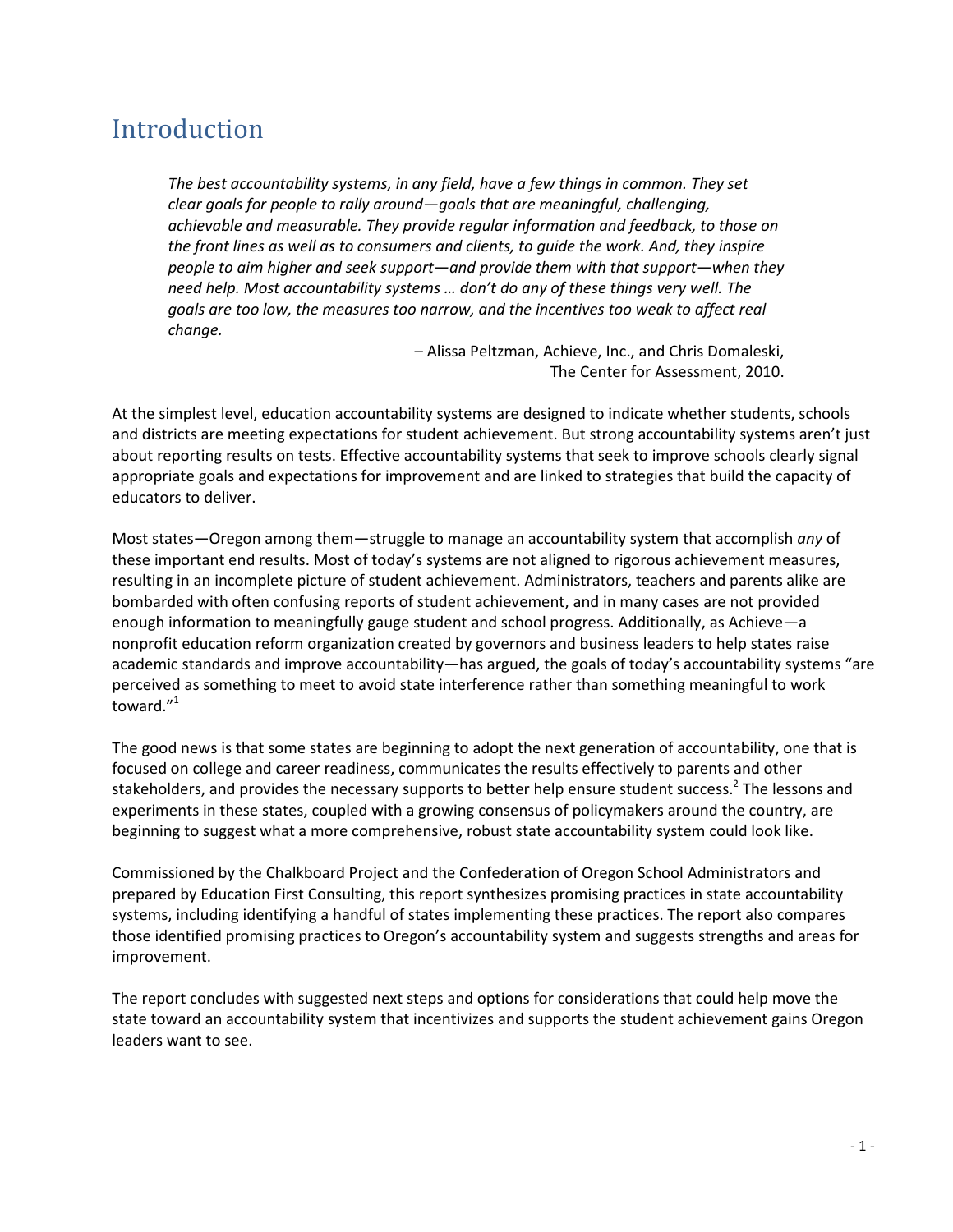## Methodology

The findings and recommendations in this report are based on Education First Consulting's review of national policy and research literature on state accountability systems. Two reports were particularly helpful: the Council of Chief State School Officers' (CCSSO) Key Elements of Accountability Systems and Alissa Peltzman (of Achieve) and Chris Domaleski's (of The Center for Assessment) Establishing a College- and Career-Ready Accountability System in Washington State: Leveraging Washington's Education Reform Plan, which has many applicable lessons beyond the state of Washington. In addition, Education First examined accountability systems in eight states widely seen as having innovative systems and/or rapid gains in student achievement: Colorado, Florida, Hawaii, Indiana, Louisiana, Massachusetts, Ohio and Texas.

Education First gathered input and perspectives from Oregon superintendents through the Confederation of Oregon School Administrators' Vision/Policy Coordinating Committee, leaders of the Chalkboard Project, and interviews with key Oregon and national education leaders who helped identify and analyze strengths and weaknesses of Oregon's accountability system.

## Promising Practices in Accountability

By making performance and results matter in schools—with a focus on rewards, consequences, supports and public reporting—effective accountability systems are widely seen by policymakers as an essential driver of change. But most also see accountability as just one part of a larger strategy for school improvement that also includes rigorous standards, assessments aligned to those standards, effective teaching, accessible and useful data, meaningful supports for improvement, and high quality school choices. It's important for accountability systems to reinforce and reflect these other state policies and provide a coherent approach and set of incentives.

Perhaps not surprisingly given these complexities, no state has a perfect accountability system, and experts don't point to any one system as the nation's "best." Because there are so many moving pieces that impact the effectiveness of the system, Achieve offers this advice to state leaders: "The fundamental design imperative is to figure out the right incentives, data, and supports students, educators and schools need in order to improve teaching, learning and preparation…There isn't a single or simple formula to follow" when developing accountability systems. $3$ 

Though there isn't a model accountability system to emulate, there are key elements and practices to point to. Education First sees three in particular that are especially relevant to Oregon:

1. Establish college and career readiness as the appropriate outcome for the K-12 system—and choose indicators that tell whether schools are preparing students for success after graduation. Most states have adopted—at least rhetorically—the goal of college and career readiness.<sup>4</sup> Some states, including Oregon, have started changing key K-12 policies to align with this goal, such as upgrading graduation requirements and creating high school exams that are used by higher education for placement decisions. Few states, however, have yet changed their accountability systems in meaningful ways to reflect this goal.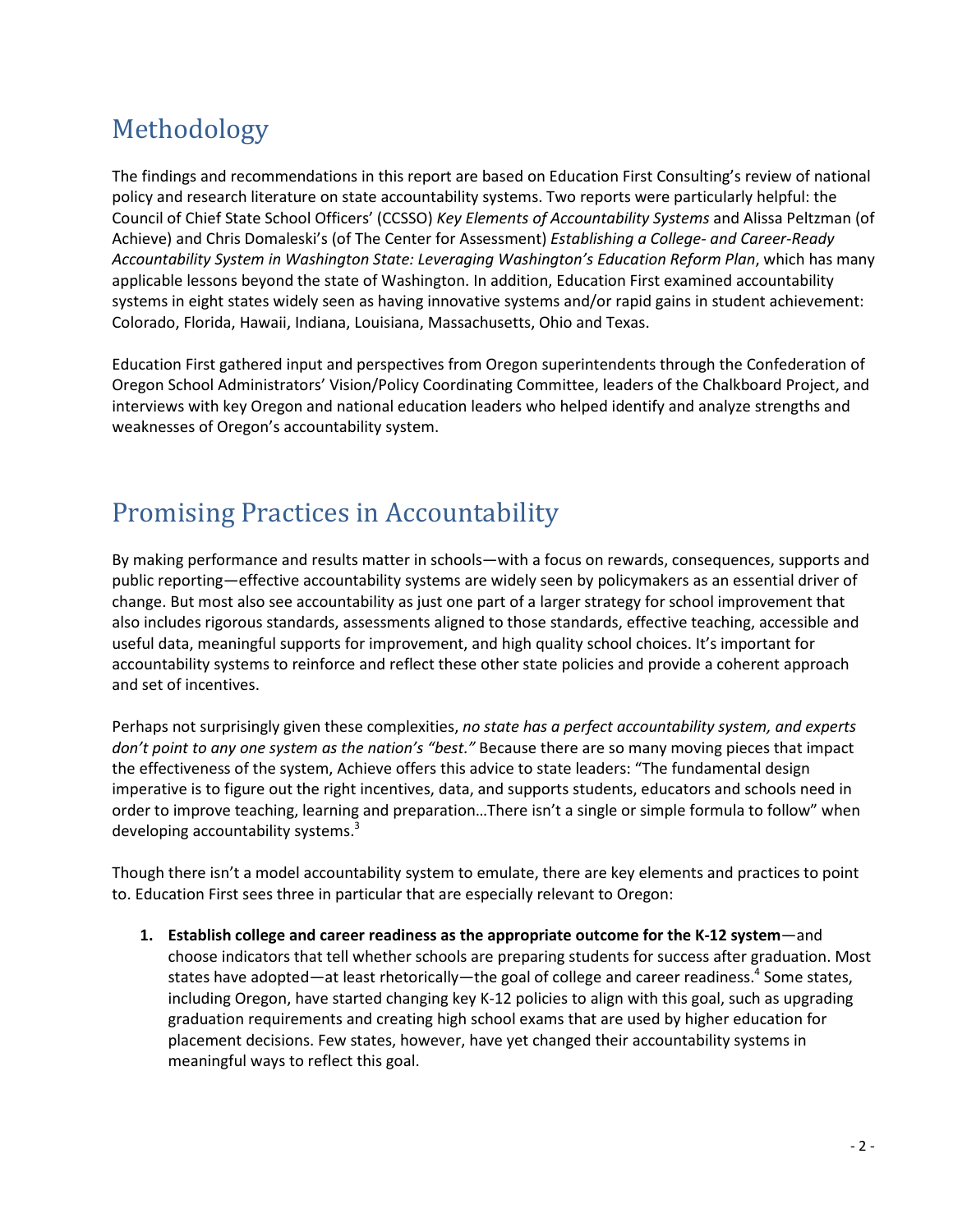- 2. Communicate results in a timely and effective manner to all stakeholders. Several states have created snapshots of student performance in easy-to-understand reports and ratings for school performance. Some states report student and school growth toward meeting standards in addition to proficiency levels, and also demonstrate trends over time that inform improvement planning.
- 3. Provide tools and resources for schools and districts to use reporting results to inform instruction and help support the ambitious goal of college and career readiness for all students. Some states have focused on providing student achievement data in innovative ways to educators and stakeholders, such as through online portals that allow customizable comparison reports. Massachusetts explains in its Race to the Top application: "we must build a data system that facilitates instructional improvement rather than merely supports reporting and compliance."<sup>5</sup>Other states have focused on targeted and differentiated supports for low-performing schools and districts.

## **1**  $\hat{a}$  Emphasize college and career readiness as the goal of the accountability system

As states first started implementing accountability requirements for schools in the 1990s, they often didn't attach clear goals or expectations to accountability reporting; how good was good enough was not always clear. In 2001, the federal No Child Left Behind Act required states to develop "explicit statements of desired student performance – to convey clear and shared expectations for all parties" and it required states to take "corrective action" for high-poverty schools (those receiving federal Title I funds) that weren't improving.<sup>6</sup> States have submitted various performance goals such as "60 percent of all African American students in Oregon will be proficient in state English Language Arts standards by 2010 $^{\prime\prime}$  in annual accountability workbooks to the U.S. Department of Education. In most cases, these new goals haven't always been appropriate, clear or ambitious enough. For example, they have been systematically aligned to state-defined levels of proficiency (and therefore not always particularly rigorous).

Now, some states are beginning to shift away from accountability systems focused only on federal minimum requirements and toward meaningful college- and careerready measures. The goal of the accountability system in these states is to help ensure students are on track for college and career readiness and to target resources based on schools' results. Achieve notes, "As more states align their standards, graduation requirements and assessments to college- and career-ready expectations, it

COLLEGE- AND CAREER-READY INDICATORS: The Basis of Meaningful Accountability **Systems** 

Cohort Graduation Rate using either U.S. Department of Education or National Governors Association formulas

Students obtaining a College- and Career-Ready Diploma

Students participating in college- and career-ready testing such as ACT or SAT

Students enrolling in postsecondary institutions within a year of graduating high school

Students participating in postsecondary remediation in reading, writing or math

Students earning college credit while in high school through AP, IB and/or dual enrollment

Source: Achieve, College- and Career-Ready Accountability Systems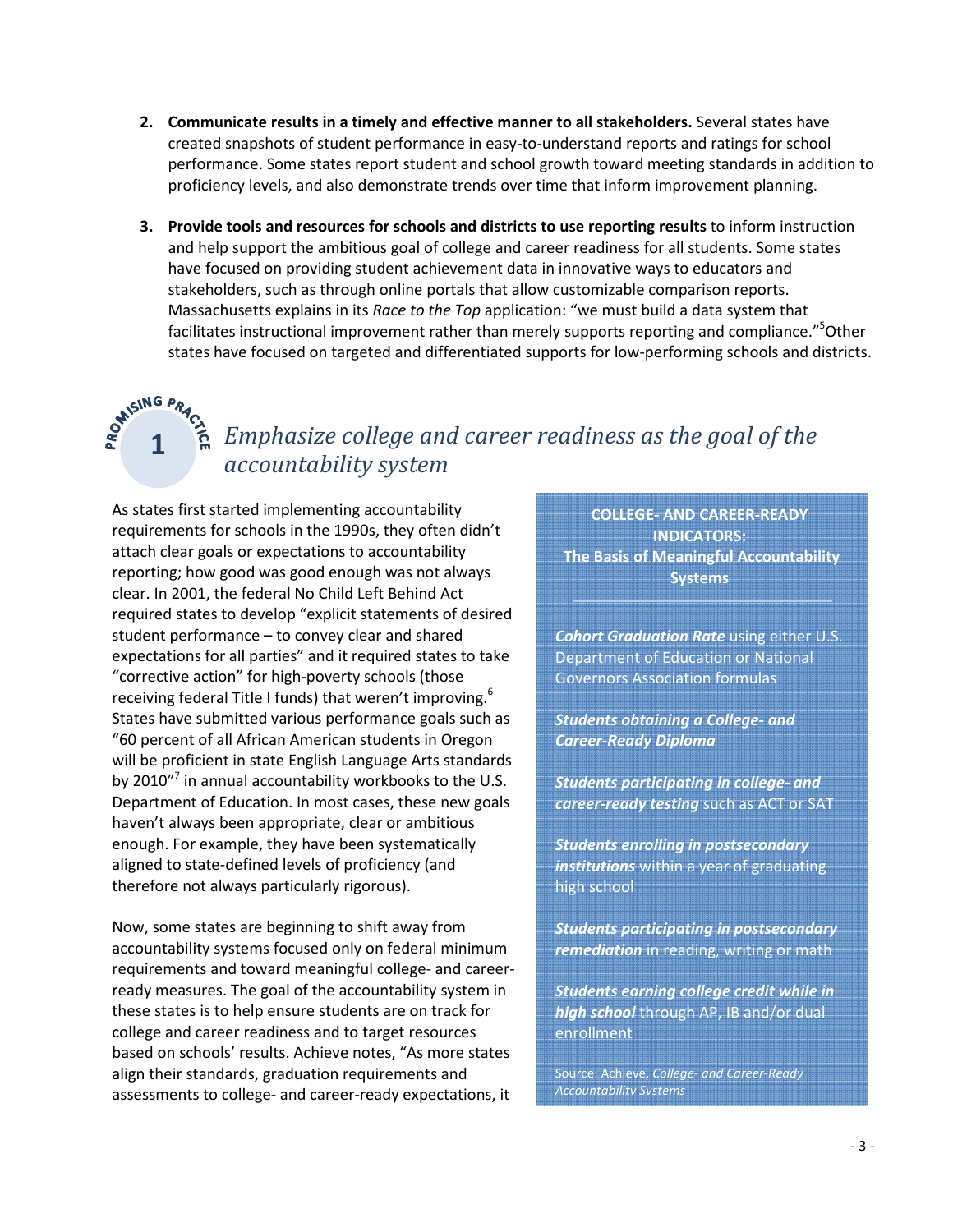is increasingly important that states develop a fully operational accountability system that reinforces and prioritizes their college and career readiness goals."<sup>8</sup> And the move in most states to adopt the new Common Core State Standards—which represent a set of "fewer, clearer and higher" standards benchmarked internally and aligned to demands of postsecondary and the workforce—adds even more urgency to this need.

The move to a focus on college and career readiness—which represents a higher expectation for K-12 school performance—is informed by a growing and convincing body of economic research that concludes some post-high school education (a one-year certificate or degree at a two- or four-year college) is needed for success, defined as living-wages to support a family. It's also informed by research that suggests most states are already and will face even greater "skills gaps" in the education required for available jobs and the education levels of their population.<sup>9</sup>

Texas is the leader in this area of re-aligning accountability systems, reporting the most robust and comprehensive set of college readiness indicators of any state.<sup>10</sup> Its accountability system reports on advanced course/dual enrollment completion, Advanced Placement and International Baccalaureate test results, and Texas Success Initiative program which considers higher education readiness in English/language arts and math).This unique accountability reporting system was collaboratively developed by the Texas Education Agency and the Texas Higher Education Coordinating Board, as part of a broader, high-level commitment among Texas leaders to work to improve college and career readiness in the state. According to state officials, though the emphasis is on college- and career-ready standards and reporting on the progress of meeting those standards, the "program is also creating a college and career readiness culture in education."<sup>11</sup>

Colorado includes performance indicators aligned to its definition of "high academic growth and achievement," based in part on college- and career-ready standards.<sup>12</sup> Colorado has four categories of indicators:

- 1. Student Academic Achievement
- 2. Student Academic Growth
- 3. Gaps in Academic Growth
- 4. Postsecondary and Workforce Readiness

The postsecondary and workforce readiness indicators include 1) drop-out rate, 2) graduation rate, and 3) average Colorado ACT Composite Score. The state has defined the levels of appropriate performance for these indicators: "Meeting the state expectation for performance in postsecondary and workforce readiness is defined as having a graduation rate of 80% or higher, a drop-out rate at or below the state average, and an ACT composite score at or above the state average. $^{\prime\prime}$ <sup>13</sup>

In Hawai'i, the state department of education annually provides a College and Career Readiness Indicators Report for every high school, which "presents information on how well Hawai'i's graduates are prepared to meet the [Department's] Vision of a High School Graduate."<sup>14</sup> The state looks at and reports on a range of related indicators for high schools, including whether students are enrolling in college, earning college credit while still in high school, taking the SAT, and completing the state's "college and career readiness" course track for graduation, as well as state assessment results, high school completion, and college enrollment in remedial or developmental courses.<sup>15</sup>

Louisiana leaders have focused on college and career readiness in two significant ways. First, the State Board of Education has developed three very public and ambitious education improvement goals for the state—and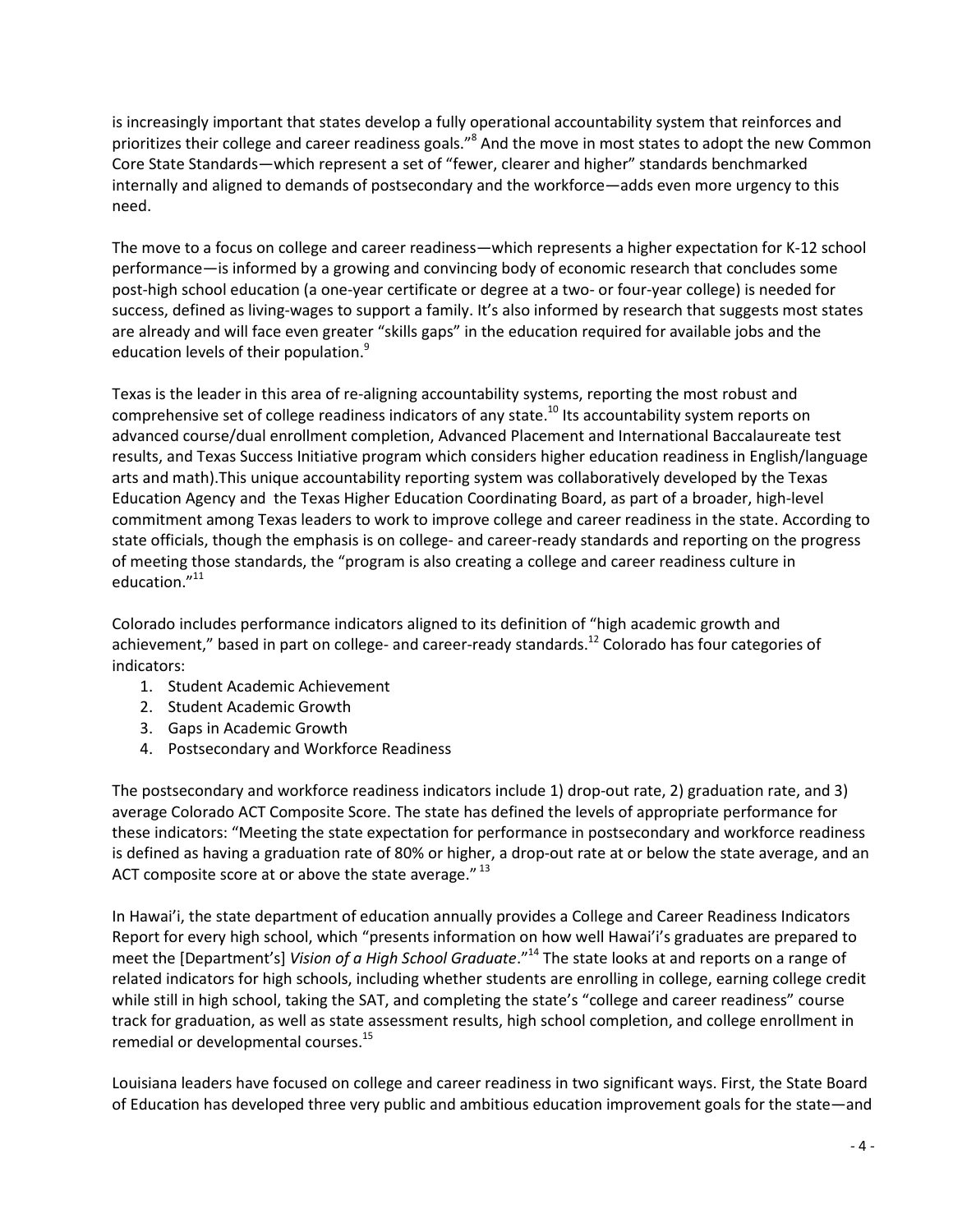it reports state progress annually. The goals specify how the state's students overall should be performing in three areas related to college and career readiness by the 2015-16 school year (as well as what annual progress is expected between now and then).

Established in 2005, the goals signal state priorities and help focus school s and districts on a clear set of expectations from policymakers over a 10-year period. Louisiana's three state education goals include:

- Increase the High School Graduation Rate—from 64.8% four-year cohort rate in 2006 to 80% by 2016
- Increase Postsecondary and Career Readiness—by increasing the percentage of students meeting the state's "Core 4" college-bound graduation requirements from 58.5 % in 2006 to 80% by 2016, and by improving students' "college-ready scores on ACT from 46.1% in 2006 to 63% in 2016
- Increase Participation in Postsecondary Education—from 51.4% of students enrolling in Louisiana public postsecondary institutions in 2006 to 70% by 2016

(Importantly, in addition to the average specific percentage gains expected for all students, Louisiana's goals specify the gains policymakers want to see in each goal for key ethnic groups as well.)

Secondly, at the school level, Louisiana reinforces these state goals by reporting on a graduation index that awards points to schools based on each student's high school outcomes. Up to 180 points per student are awarded to schools for students receiving a high school diploma with a college readiness/academic endorsement and 120 points per student are awarded to schools for students receiving a regular high school diploma. Schools receive zero points for students who drop-out of school. The graduation index is the school's average number of points earned by students in a given cohort.<sup>16</sup> Schools with SPS scores below 60 are labeled Academically Unacceptable. These schools must implement "remedies" including District Assistance Teams, supplemental educational services, school choice and eventually state takeover. Each additional year a school is labeled Academically Unacceptable (and has an SPS below 60) it is required to implement more remedies. Schools receive flags, identifying them as a School of Recognized or Exemplary Academic Growth, for meeting or exceeding yearly growth targets.

By emphasizing college and career readiness as the goal of the accountability system, states such as Texas, Colorado, Hawai'i and Louisiana have focused their accountability conversations around a clear set of expectations.

Selecting the number of indicators for any accountability system can be challenging. According to Achieve, "Generally speaking, the inclusion of multiple measures bolsters the validity of the outcomes. On the other hand, too many elements may make the model too complicated to understand and too burdensome to implement. Taken to the extreme, such an approach could be regarded as simply a 'data dump' where it is difficult to detect the signal through the noise. There is a real risk that by including too much, we can lose sight of what is most important. In a system built around college and career readiness, the indicators of whether or not students are, in fact, college- and career-ready— whether or not they've completed the college- and career-ready course of study, achieved at the college- and career-ready level on the state anchor assessment, and graduated—must remain prominent." $^{17}$ 

Achieve proposes five categories of indicators:

- Achievement: How do students perform on state and national assessments designed to signal college and career readiness?
- Course Completion: Are students 'on-track' as they progress through a college- and career-ready curriculum?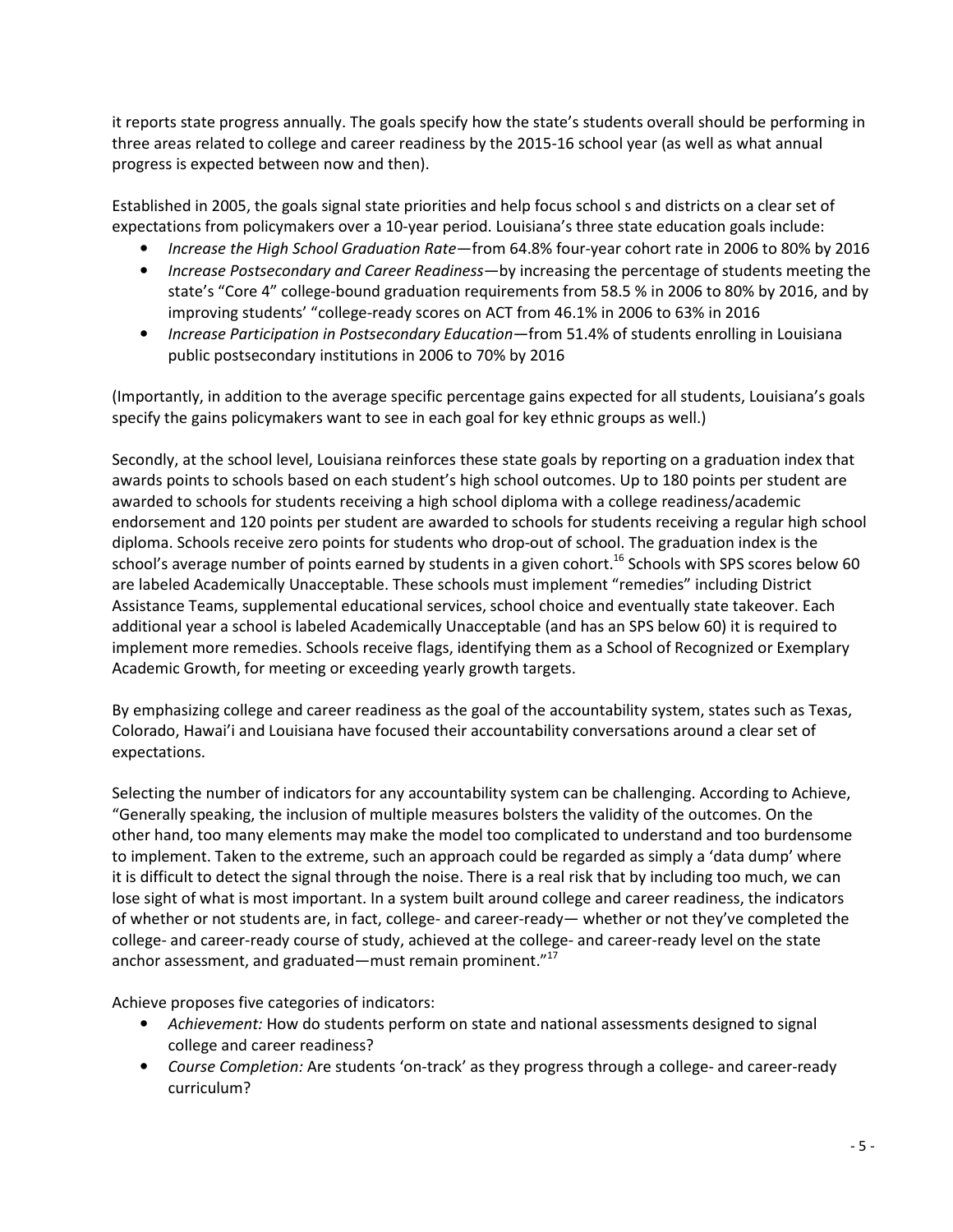- Attainment: Do students graduate college- and career-ready?
- Postsecondary Success: Do students successfully transition to a college or career?
- Equity: Are traditionally low-performing students experiencing new levels of academic success that meaningfully reduce achievement gaps? $18$

Achieve and The Education Trust have developed a framework for states to think about how to organize college- and career-ready indicators on a continuum of readiness. Rather than simply report whether students are "college and career ready," their framework illustrates examples of indicators in course completion and success, achievement and attainment in a three-phase continuum: along the way toward college and career readiness, meeting college and career readiness, and exceeding college and career readiness (see Figure 9 for a detailed illustration of this continuum and associated indicators). <sup>19</sup> The goal of this three-part continuum is both to report publicly and to give schools feedback on a more nuanced set of indicators about progress beyond simply high school graduation rates and postsecondary enrollment. The continuum also helps policymakers and educators understand how well schools are making progress toward ambitious college and career readiness goals as well as how well they are exceeding these goals.

A guiding maxim as states have introduced new assessments tied to clear standards and designed accountability systems to report progress is "what gets measured matters." What these state examples point to is a growing interest among state leaders in ensuring the indicators used in accountability system truly represent the things that should matter most in terms of success—the things policymakers and parents should pay attention to, and the things educators should be focusing their efforts on. Most agree that college and career readiness is the benchmark to be focusing on and not simply  $10^{th}$ -grade-level proficiency.

### 2 a Clearly communicate the purpose and results of accountability to stakeholders

How states communicate accountability results – to district leaders, administrators, teachers, parents and other stakeholders – is critical if states want the results to be used for improvement planning and instruction decisions. This information should include, according to the Council of Chief State School Officers (the association of public officials who head departments of elementary and secondary education in the states), "communication about the goals and consequences of the accountability system as well as the communication of results, such as score reporting."20 District and school leaders need high quality summative reports to shape overall improvement plans, while classroom educators need real-time access to student performance to regularly adjust, target and improve instruction. Educators' reports also should be detailed enough to help them identify viable strategies and supports for improvement directly linked to areas of weakness.

In 2007, the U.S. Department of Education published results from national surveys that examined teachers' access to and use of student data. The report suggests what educators most want in reports on student and school performance, such as timely access to student achievement results for the group of students with whom the teacher is currently working, course enrollment histories, students' participation in supplemental education services, attendance and course grades. $^{21}$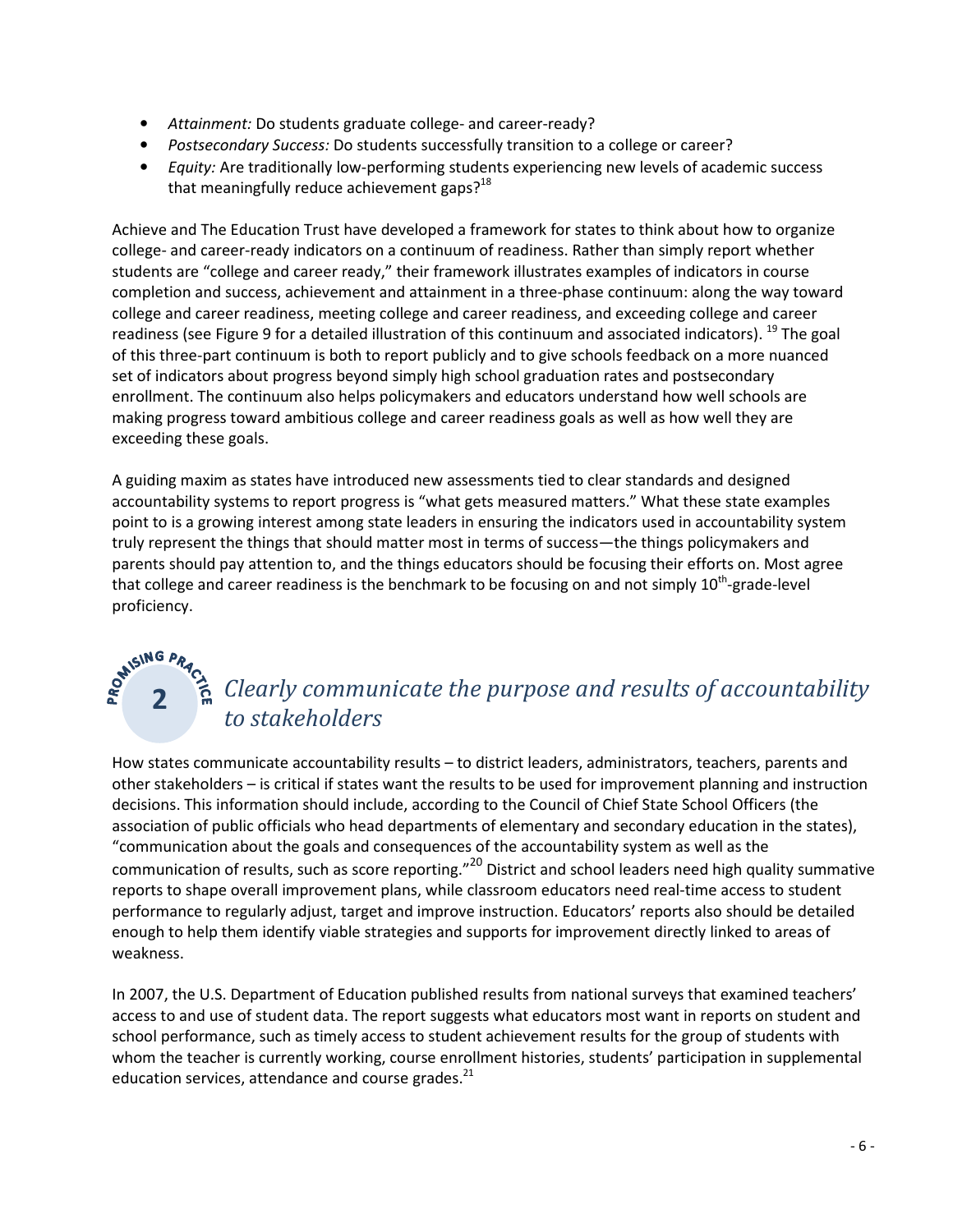Policymakers and educators also are looking more seriously at how "growth models" that look at student progress over time can be an important reporting tool. At their simplest, growth models calculate the change in a student or cohort of students' score on an assessment over time (such as a test given at the beginning of the school year and then at the end). This information can help answer the questions "How much has student achievement changed from one grade to the next?" and "At what rate is student achievement changing across multiple grades?" Colorado has been using student growth information in its accountability system for several years, and its approach is attracting national attention in part because Colorado leaders have

proactively invited other states to adapt the formula (see box below for a description of the Colorado Growth Model).

More user-friendly report cards would incorporate some of the following design principles:

- Provide an easily understood rating category that helps put a school's results in context—but also explain in clear language the rationale for the grade
- Report on both absolute student achievement (meeting standards) and growth (progress toward standards)
- Show trends over time (not just compare one year to the previous year)
- Indicate how individual school performance compares to similar schools, the district as a whole and the state as a whole

Several states issue reports that include these data. Louisiana provides school-level report cards for both principals and parents. The principal report card provides detailed information about how much the school has improved, achievement results by subgroup, graduation and drop-out rates, all with an emphasis on the school's progress over time.

Louisiana's parent report card—see example in Figure 1—provides concise overviews of the school's performance and improvement over time, including descriptions of labels, progress and incentives. The report card clearly articulates expectations for acceptable progress to inform parents and other stakeholders.

#### The Colorado Growth Model

The Colorado Growth Model shows individual students (and groups of students) progress from year to year toward state standards, and also shows which schools and districts produce the highest growth. The Student Growth Percentile shows how much growth a student makes relative to a student's academic peers (defined as a student in a the same grade with a similar state standardized test performance history in Colorado):

- A student growth percentile of 60 indicates the student grew as well or better than 60% of his/her academic peers.
- A student growth percentile of 50 is considered "typical growth"; a student growth percentile above 65 is considered "high growth"; and a student growth percentile below 35 is considered "low growth."

Adequate Growth shows how much growth is necessary for a student to be on track to proficiency within three years or by 10th grade, whichever comes first.

12 states have signed MOUs with Colorado to use and customize the SchoolView displays, including: Arizona, Indiana, Kansas, Massachusetts, Missouri, Nevada, New Hampshire, New York, Virginia, Washington, West Virginia and Wisconsin.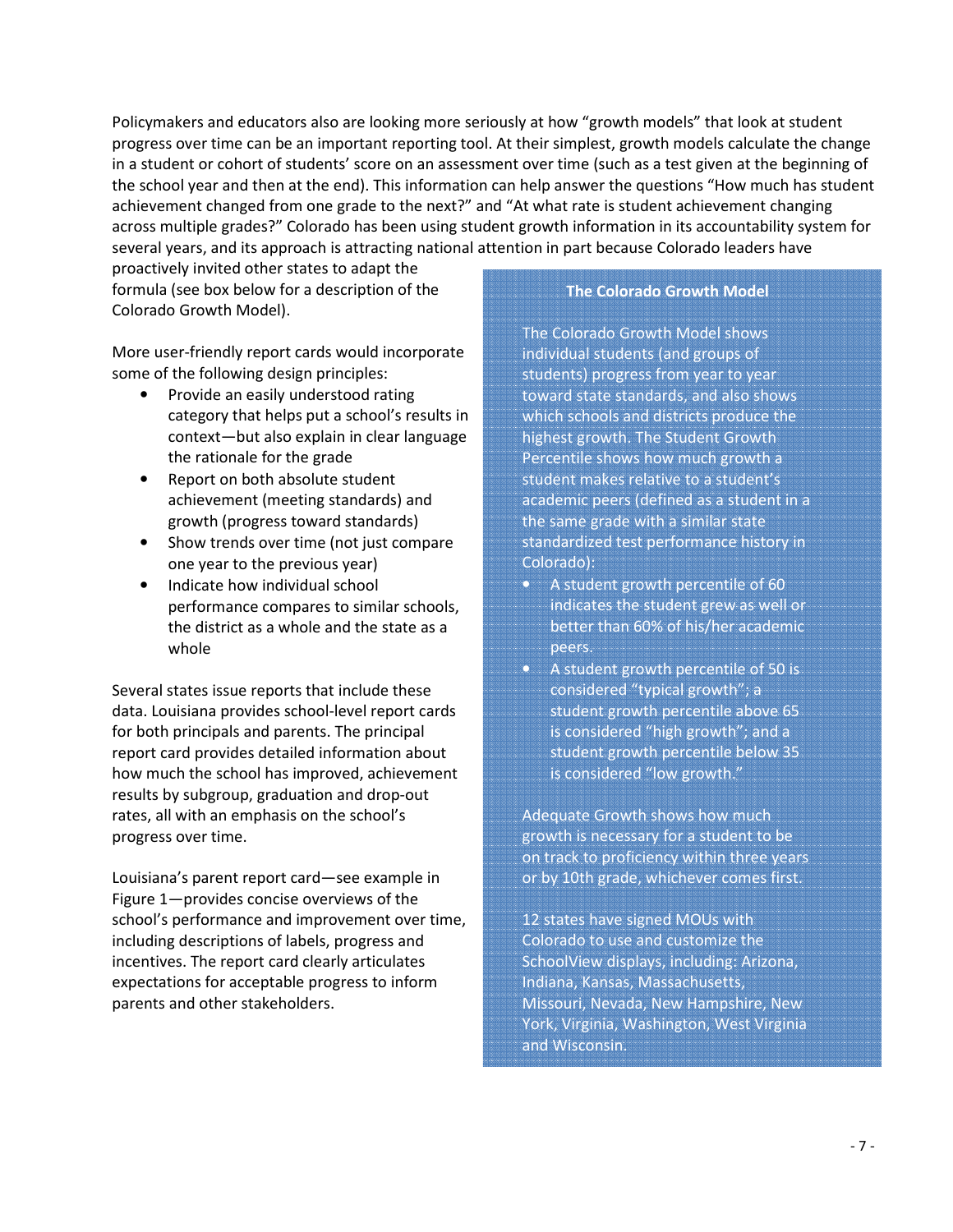#### FIGURE 1: Sample Section from Louisiana Parent Report Card<sup>22</sup>

#### How Is Your Child's School Performing?

- School Performance Score (SPS): 108.7
- By 2014, the state's goal for each school is an SPS of 120.0.
- . Performance Label: Three Stars \*\*\*
- Your school is not in any level of performance or growth failure.

#### How Much Has Your Child's School Improved?

- . Your child's school had an SPS Growth Target of 2.2 points. The SPS increased 6.4 points from last year.
- \* Growth Label: Recognized Academic Growth
- Based upon growth, your school is eligible for a monetary reward.

Colorado's report cards provide a snapshot of the district or school's level of attainment on academic<br>achievement, growth, growth gaps and postsecondary readiness. In addition, parents and educators– achievement, growth, growth gaps and postsecondary readiness. parents and educators—using the complementary "SchoolView" online tool—can easily compare and contrast the performance of similar schools and districts, as well as the performance of an individual student to peer students. Another effective component of Colorado's reporting tools is the inclusion of low, typical and high growth projections be used to inform school-level planning and improvement strategies. Figure 2 illustrates these projections for<br>a sample school for 2010 (see projections for the following year on the right-side of the graph). a sample school for 2010 (see projections for the following year on the right-side of the can easily compare and contrast the performance of similar<br>e of an individual student to peer students. Another effective<br>inclusion of low, typical and high growth projections that can



#### FIGURE 2: Sample Section from Colorado Summary Report for a School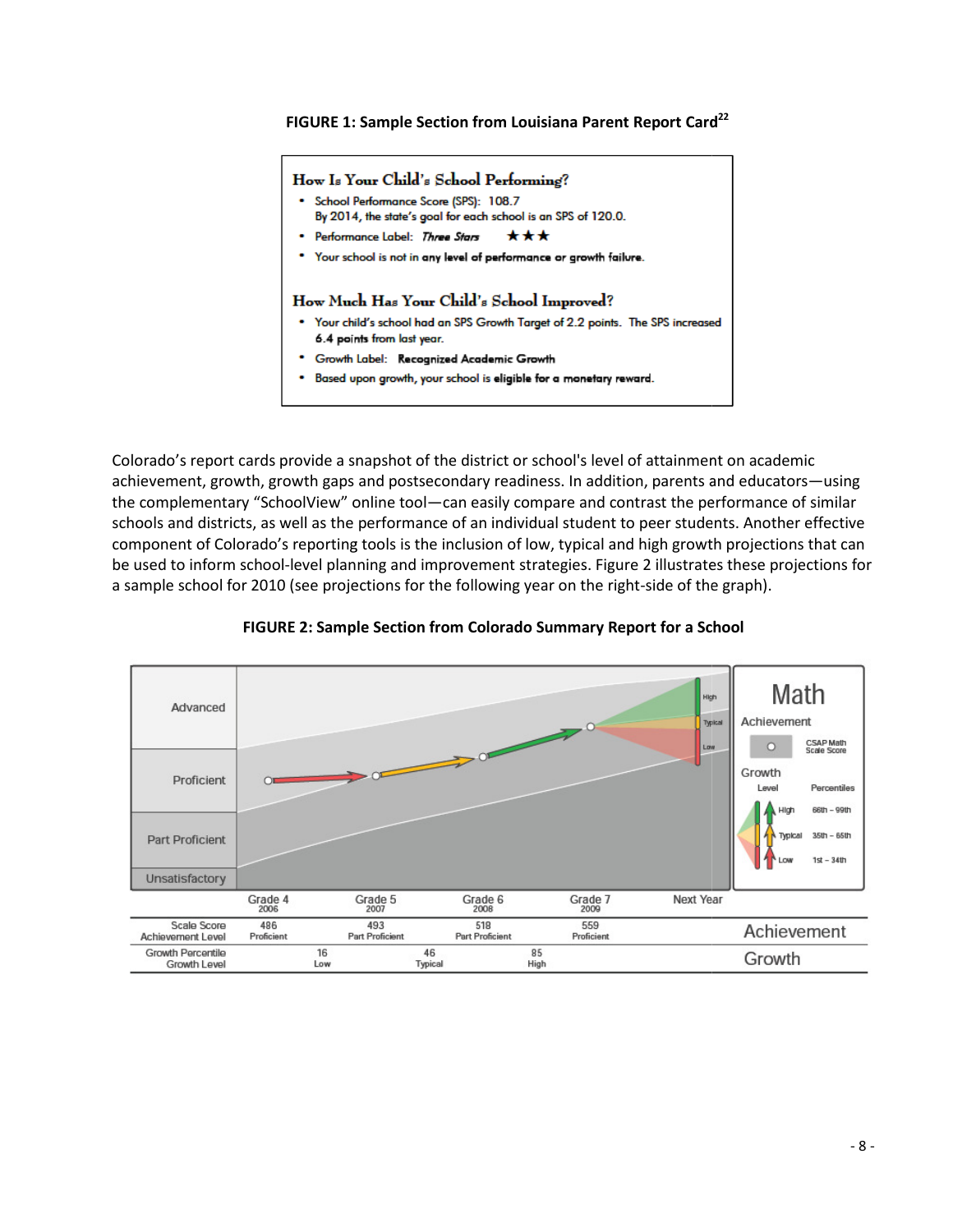Ohio provides District and School Report Card snapshots that provide overviews of essential information as Ohio provides District and School Report Card snapshots that provide overviews of essen<br>well as more in depth data around achievement and growth, as shown in Figure 3 below:



FIGURE 3: Sample Ohio District Report Card<sup>23</sup>

Florida uses a letter-grading system-tied to clear explanations about what sort of performance earns which grade—that indicates student progress toward meeting the state's standards. In 2010, 950 schools received an "A," 363 received a "B," 363 received a "C," 67 received a "D," and 30 received an "F." The grades are based on a point system that awards schools "one point for each percent of students who score high on the [state assessment] and/or make annual learning gains. <sup>24</sup> There is growing interest in some other states to<br>adopt a letter grade scale, but currently only four states—Florida, Indiana, Michigan and Tennessee—have adopt a letter grade scale, but currently only four states—Florida, Indiana, Michigan and Tennessee implemented such a system. Figure 4 explains Florida's grading scale, including the number of points needed for each category. rida uses a letter-grading system—tied to clear explanations about what sort of performance earns which<br>de—that indicates student progress toward meeting the state's standards. In 2010, 950 schools received<br>"A," 363 receiv





The timeline of the release of the results is also important. Teachers should get the results as close to real time as possible to truly inform changes in behavior and practice (something Oregon has already prioritized as it has moved to computer-based tests in the OAKS assessment program), and parents and other time as possible to truly inform changes in behavior and practice (something Oregon has already prioritized<br>as it has moved to computer-based tests in the OAKS assessment program) , and parents and other<br>stakeholders need to be clear about the intent of each report it releases and its significance for educators and stakeholders. stakeholders need accurate and clear information to advocate for their children's education. And states nee<br>to be clear about the intent of each report it releases and its significance for educators and stakeholders.<br>Achie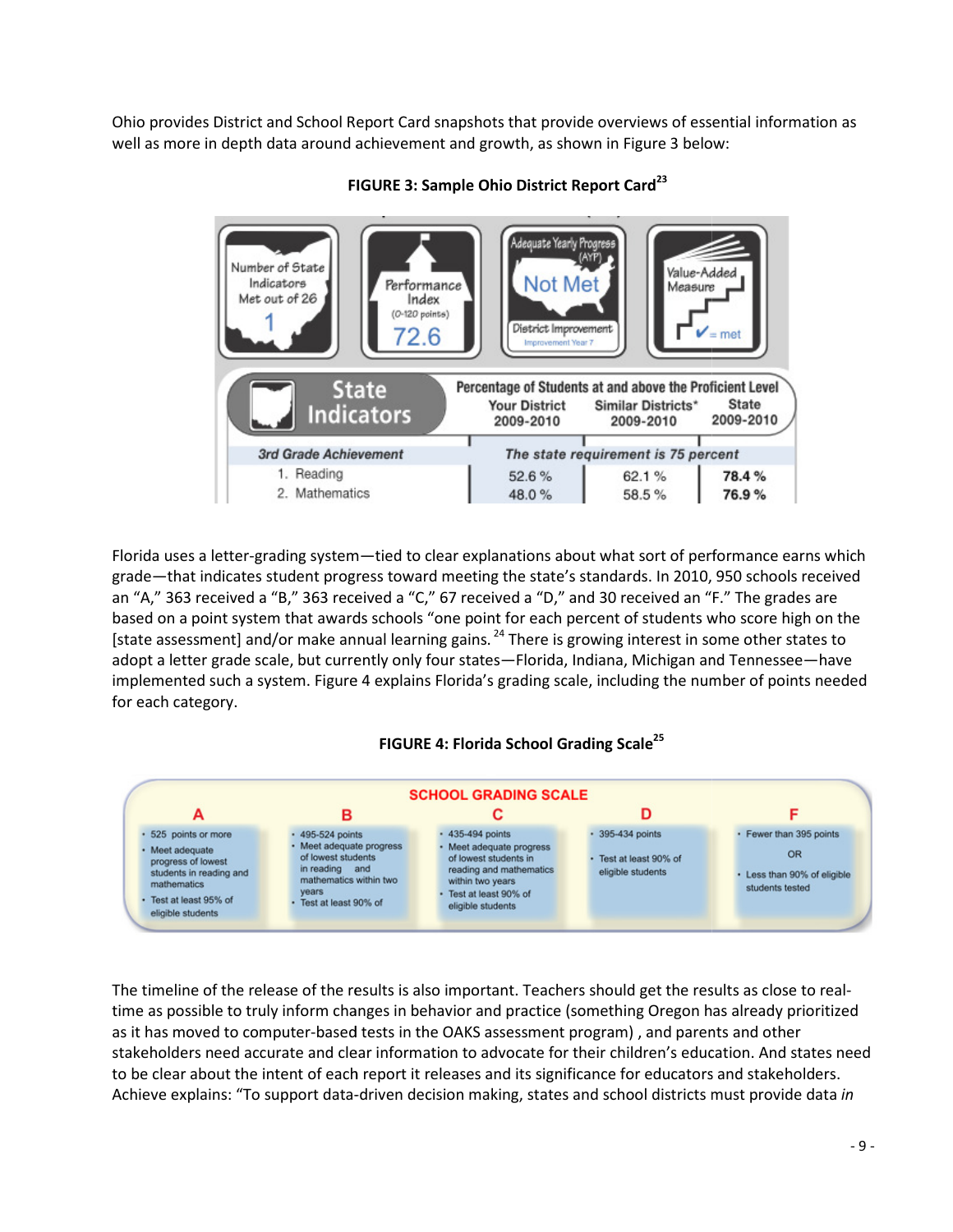real-time to help educators and families monitor progress and make decisions. The data must be accessible and reported in ways that are easy for students, parents, teachers and principals to access and use." Many states have moved to a one-time release of state and school report cards, clearly indicating the significance of the report. Other states, including Colorado, release the results on line and allow educator and stakeholder access to reports that can be customized at any time.

### Provide the necessary tools and resources for schools and districts to use reporting results to inform instruction and ensure college and career readiness

Accountability systems void of complementary supports and assistance will not contribute to sustainable or meaningful change. What states do with the data from their accountability systems is just as important as collecting the data. The CCSSO emphasizes the importance of this support: "The focus [of accountability systems] is on the roles of state, district, and school agents in developing a plan for school improvement, communicating this plan, and providing the necessary resources to ensure that each school can meet the overarching goals."<sup>26</sup> States that provide useful tools and clear feedback for support are far more likely to reap the benefits of their accountability system than those who simply report the results.

All states provide some level of support to their low-performing schools. While extensive literature exists about the qualities of successful schools and the steps struggling schools take to improve, there is little research to document which state-provided models of support (or which key characteristics of support) actually have helped schools improve dramatically. Still, many states have developed especially well-designed and intriguing approaches worth studying in more detail.

Achieve explains how support systems that include incentives "are important to creating an environment in which accountability goals are perceived as something meaningful to work toward, not just something to meet to avoid sanctions. When accountability systems are too focused on fixing failures, they are often not doing enough to motivate exemplary performance. Just as educators, schools, and systems that are struggling should receive support, those that are meeting and exceeding expectations should realize benefits."

Examples of motivating rewards for schools and teachers include:

3

- Recognition by the state, including cash rewards for the school
- Opportunity to participate in district or state policy decisions
- Additional or discretionary use of resources, along with greater principal autonomy/flexibility
- Waivers or other autonomous privileges from many state requirements<sup>27</sup>

Colorado and most other states provide a tiered support system for districts and schools based on the needs of the students. Districts and schools with the most challenging achievement needs qualify for the highest support levels, including consultative services, evaluation and feedback on district and school plans, and targeted turnaround supports.<sup>28</sup>

Indiana schools in the state's Academic Probation category (the lowest category of performance) receive a series of supportive interventions. State law ensures that these schools cannot lose funding regardless of the number of years in Academic Probation.<sup>29</sup> In an attempt to provide motivating supports, the state also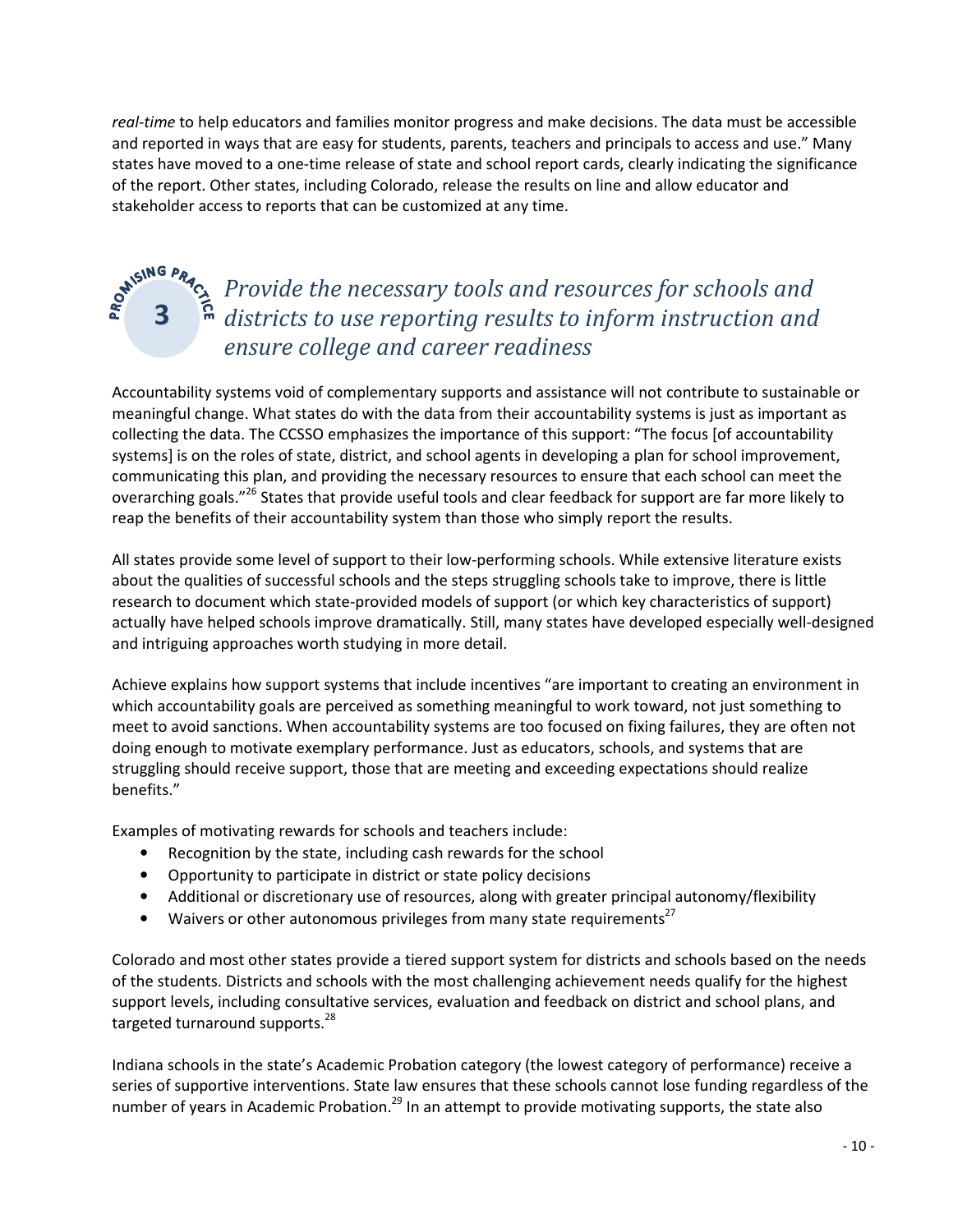recently adopted a strategy for rewarding the most effective teachers (based on student test scores) with additional pay.

Louisiana focuses on differentiated supports for its lowest performing schools. The state requires that "Academically Unacceptable" schools pursue "remedies" including support from District Assistance Teams to implementation of supplemental education services.<sup>30</sup> District Assistance Teams (DAT) are comprised of district and higher education staff who can provide targeted support to struggling schools: "The DAT functions throughout the improvement process: planning, implementing and evaluating. The DAT is responsible not only for leading the needs assessment but also for interfacing and collaborating with the School Improvement Team (SIT) in implementing and evaluating improvement activities."<sup>31</sup> Louisiana also provides an online tool called the Louisiana Needs Analysis (LANA) to schools that helps educators select school improvement strategies from a list of options.

Massachusetts, which has seen some of the nation's largest gains in student achievement, uses District and School Assistance Centers (DSACs) that "help identified districts and their schools strategically access and use professional development and targeted assistance to improve instruction and raise achievement for all students."<sup>32</sup> Professional development focuses on math and English/language arts instruction and aligns strategies to schools' areas of weakness. (Importantly, Massachusetts also has made a significant investment in student supports to reach higher standards, investing \$1 billion over ten years between 1993-2003.)

Achieve explains that "a complete state strategy" on accountability must identify and segment schools by level of under-performance and mobilize different interventions to match each school's circumstances; especially as states expect students to graduate college- and career-ready, policymakers will need to think about the appropriate ways of helping both mediocre schools that are helping most but not all students as well as clearly failing schools where many students are not even graduating.<sup>33</sup> Schools performing at very different levels have very different capacities for improvement—and state policies need to recognize these differences in the support provided.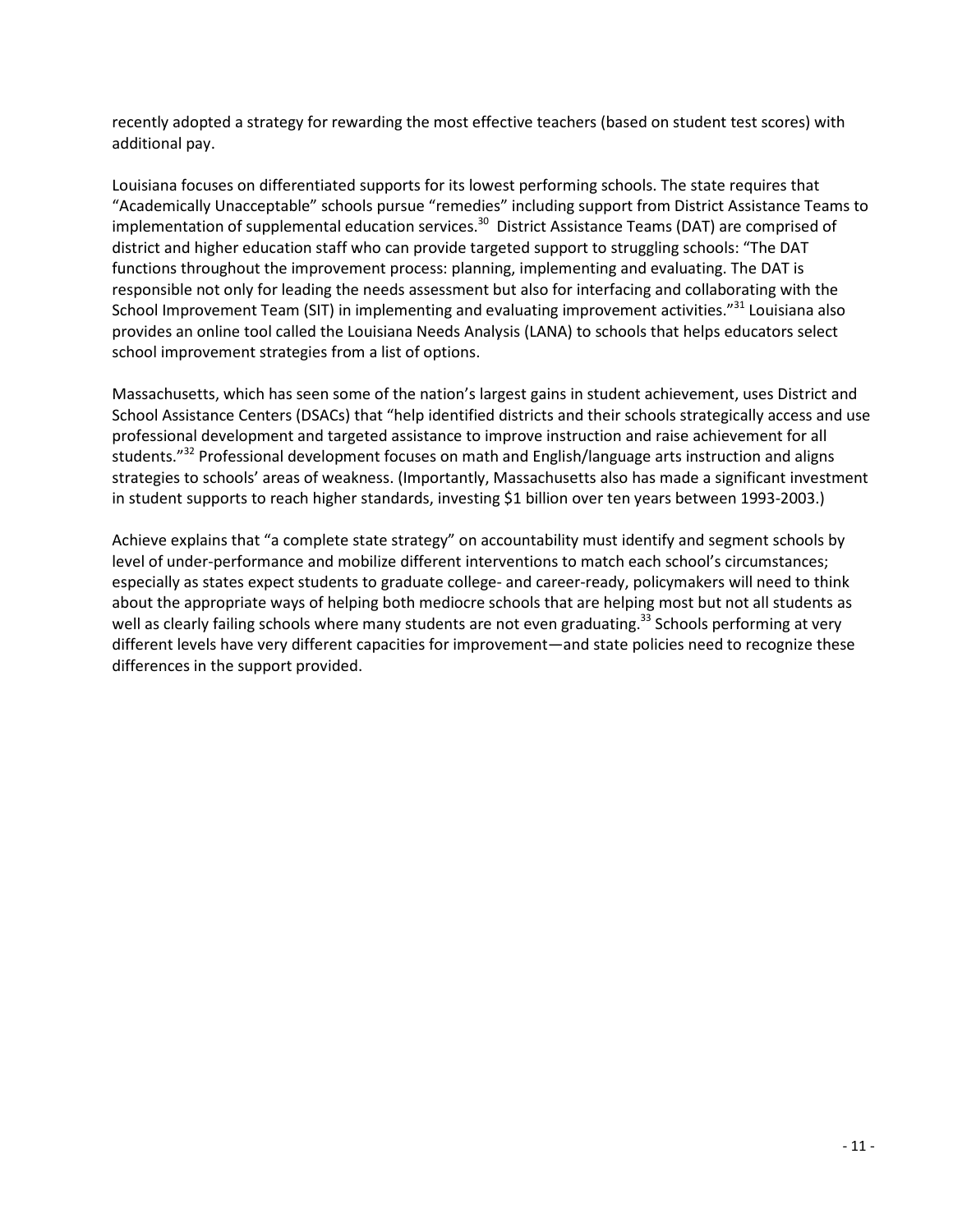## Oregon's Accountability System – Current Status

Since its creation in 1999, Oregon's accountability system has revolved around reporting "adequate yearly progress" (AYP) of districts and schools, as required by the No Child Left Behind Act. Indeed, the Oregon Department of Education (ODE) website describes the state's accountability division as having a primary focus on federal reporting requirements: The accountability division provides "information on scoring assessments and compiling reports to determine if Oregon schools have made adequate yearly progress (AYP) toward the goal of having all students meet rigorous academic standards by 2013-14 school year." Importantly, the department's assessment and accountability team members are engaged in other projects as well and not just producing accountability reports). $34$ 

### Indicators in Oregon's Accountability System

Oregon's current accountability system indicators mostly align to minimum federal requirements (with some exceptions) and are not well-aligned to college- and career-ready goals. The current indicators include:

- Student achievement (reading/literature and mathematics in grades 3–8 and 10; writing in grades 4, 7, and 10; and science in grades 5, 8, and 10) by subgroups
- Student test participation by subgroups
- District financial data
- District and school federal "Adequate Yearly Progress" (AYP) status
- Attendance data
- Staffing information
- Special populations data
- Video conferencing data

More interesting are the state's annual Freshman Profile Reports, assembled by the Oregon University System (OUS) for each high school, with some of the data provided by ODE. These reports indicate how wellprepared students are upon entering the state's higher education system. The reports detail:

- Enrollment of first-time freshman and persistence to the following fall at an OUS institution
- Trends over time for enrollment and persistence at an OUS institution
- Percentage of each high school's graduating class who attend an OUS institution
- High school academic preparation (GPA, SAT and ACT)
- First-year OUS performance (GPA, first courses in composition, arts and letters, social science, math and science)
- Oregon state assessment results for first-time freshman

Figure 5 (next page) shows an example of the five-year trend for persistence at one of the six Oregon University System institutions from graduates of an affluent Portland-area high school. While these reports may be less accurate for smaller high schools in rural areas (where sample size is small), the data is more useful than the state's formal accountability system in clearly communicating how well school districts and high schools are preparing students for success in college. Nonetheless, these reports are not a formal part of the state's accountability system nor are they widely shared with parents and classroom teachers.

Importantly, ODE is in the process of revising its assessment achievement standards at the lower grades to ensure they are better predictors for high school performance. Moreover, ODE research suggests that the state's existing "High School Achievement Standard" (what performance on the 10<sup>th</sup>-grade OAKS assessment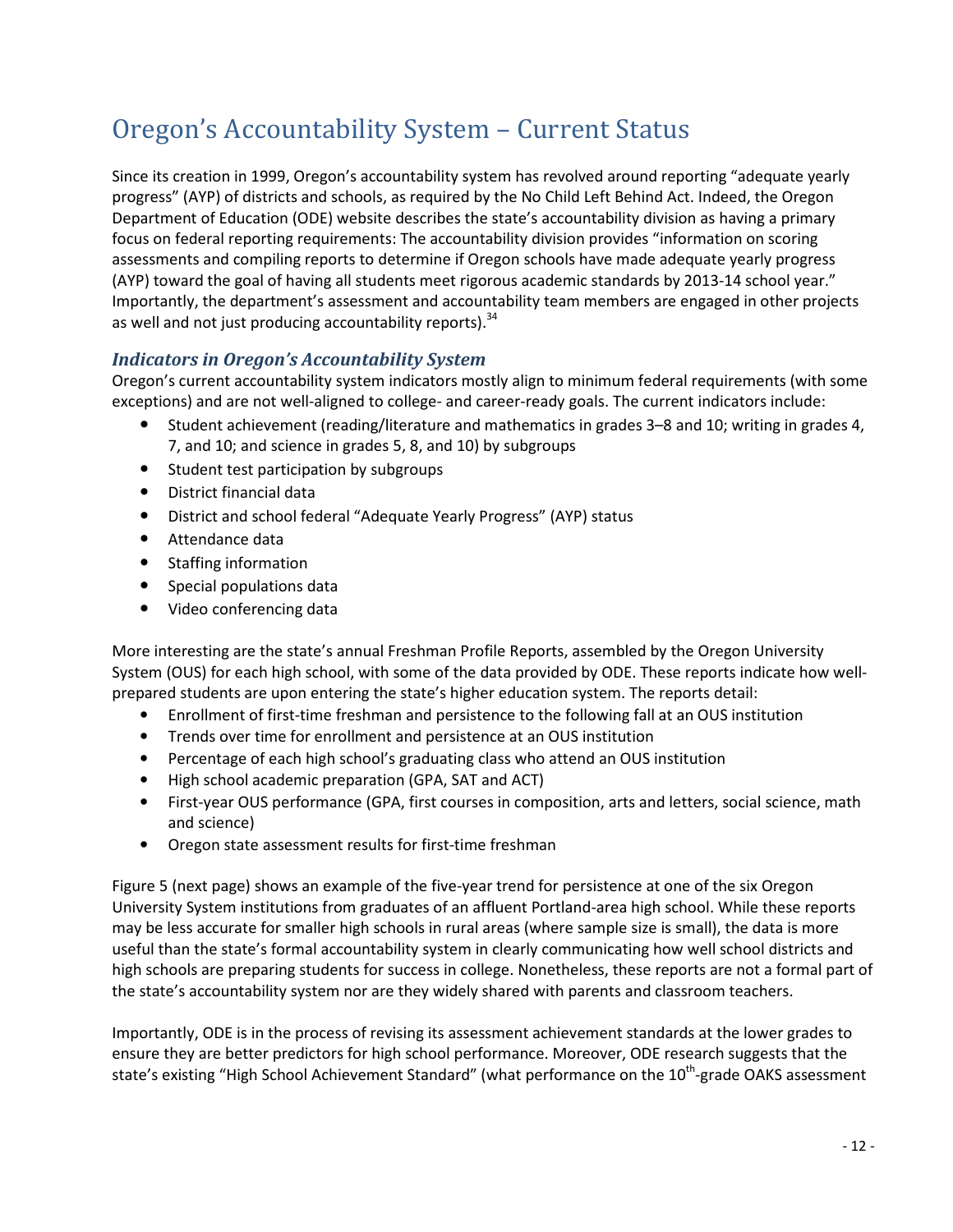is good enough) is a strong predictor of success in college and is consistent with the mean student is good enough) is a strong predictor of success in col<br>performance on the international assessment PISA.<sup>35</sup>



FIGURE 5: Five-Year Trend Graph Depicting Persistence to Following Fall of Wilson High School (in Portland<br>Public Schools) Graduates Compared to all Oregon Graduates on the OUS Freshman Profile Report Public Schools) Graduates Compared to all Oregon Graduates on the OUS Freshman Profile Report

### Oregon's Accountability Reporting

All states must determine a process for validating and "cleaning" data reported from schools and districts, All states must determine a process for validating and "cleaning" data reported from schools and districts,<br>and Oregon is no exception. Many states have opted for an intensified validation period (ranging from 2-3 weeks) near the end of the school year when district and state leaders must work around the clock to ensure<br>data accuracy. Oregon has taken a different approach—validating data several times throughout the year—to data accuracy. Oregon has taken a different approach—validating data several times throughout the year try and ensure a relatively smoother cleaning process and greater confidence in the accuracy of the data. The downside of this approach is that Oregon district leaders feel as if they are constantly validating data through preliminary, preview and final reports all year long. ODE is working to eliminate duplicative reports, and department officials plan to implement new processes in spring 2011 to further reduce requests for duplicate student demographic data and to streamline the process further.<sup>36</sup> There remains, however, a perception gap between school district leaders—who see requests for particular data they don't want or need officials-who believe federal and state regulations limit their flexibility in collecting different or less data. s in spring 2011 to further reduce requests for duplic:<br>ess further.<sup>36</sup> There remains, however, a perception g<br>r particular data they don't want or need—and state

Another gap exists in how the state communicates the purpose and results of its accountability system: District leaders and stakeholders are confused by the differences between performance reports (some with completely contradictory results) and unsure how to use the data provided to inform change in instruction. completely contradictory results) and unsure how to use the data provided to inform change in instructior<br>Oregon lacks a consistent message from the state about what goals or improvements are most important (what should parents, educators and the public be paying attention to), and whether any individual school's performance is "good enough" or how it compares to similar schools.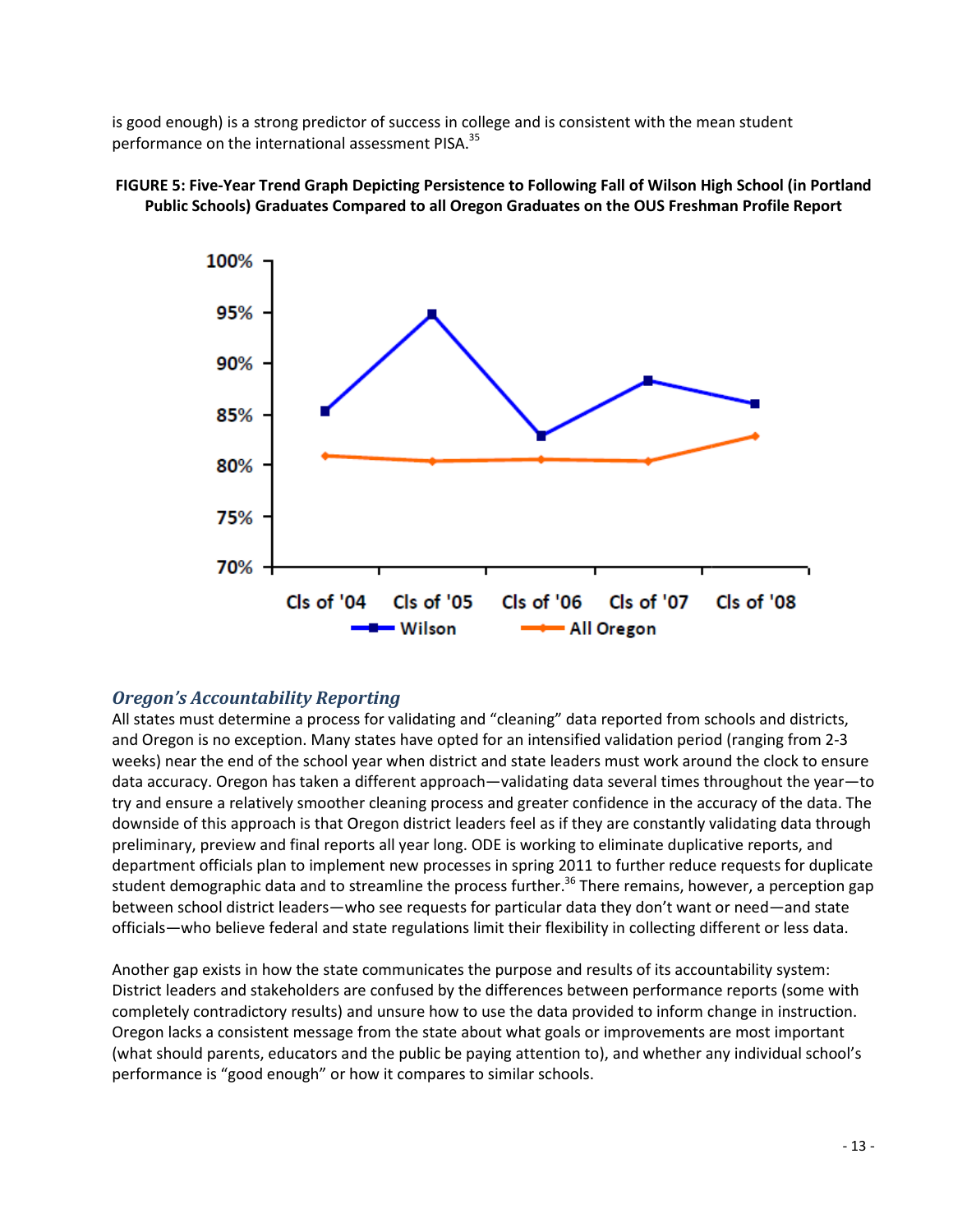The reports themselves—purposely designed to be succinct and use little paper—also do not provide the type of information that encourages improvement. The Oregon Department of Education readily admits the limiting nature of its communications on the report cards: "Oregon rates schools as either Outstanding, Satisfactory, or In Need of Improvement, and while these ratings cannot tell you everything about your limiting nature of its communications on the report cards: "Oregon rates schools as either Outstanding,<br>Satisfactory, or In Need of Improvement, and while these ratings cannot tell you everything about your<br>school, they ar Satisfactory, or In Need of Improvement, and while these ratings cannot tell you everything about your<br>school, they are a good starting point for talking about our successes and opportunities for improvement."<sup>37</sup><br>The repo provided in some states, including Florida (shown in Figure 4 above), about these categories, the reasoning behind the school's placement, and areas in need of improvement:

| <b>Oregon Report Card Overall Rating: SATISFACTORY</b> |  |  |  |  |  |
|--------------------------------------------------------|--|--|--|--|--|
|                                                        |  |  |  |  |  |
| In Need of Improvement L                               |  |  |  |  |  |

#### FIGURE FIGURE 6: Sample Section from Oregon Report Card

Additionally, federally required AYP reports and Oregon student achievement reports often contradict each other—in part because the Oregon report card is based on an easier achievement standard than the AYP reports and the Oregon report card uses a weighted average of student sub-group performance (as a counter to AYP's focus on requiring each subgroup to show progress in each content area). The state recently raised its achievement standards for the mathematics assessment, which will increase the rigor of the report card but also will likely increase the number of schools not meeting the federal AYP requirement. This misalignment between federally-driven AYP measures and state-specific achievement measures is a reality in most states—but some other states have begun choosing to de-emphasize the federal requirements and instead focus more attention on state-driven priorities and more actionable data for schools. Moreover, nearly all observers agree federal policymakers will significantly overhaul or more likely eliminate AYP reporting when the federal Elementary and Secondary Education Act is finally reauthorized. nearly all observers agree federal policymakers will significantly overhaul or more likely eliminate AYP<br>reporting when the federal Elementary and Secondary Education Act is finally reauthorized.<br>Finally, while Oregon's re hree tiers—without the extra information<br>
, about these categories, the reasoning<br>
.<br> **n Report Card<br>
INSTAPLORY**<br> **Outstanding**<br>
hievement reports often contradict each<br>
r achievement standard than the AYP<br>
dent sub-group by states—but some other states have begun choosing to de-emphasize the federal requirements and<br>tead focus more attention on state-driven priorities and more actionable data for schools. Moreover,<br>arly all observers agree

reading, math and graduation rates by subgroup of students, the information does not provide enough trend data to tell the school's story effective, and does not connect the growth (or lack of growth) to meaningfu outcomes that parents and teachers could use.

#### Oregon's Supports for Low-Performing Schools Performing

ODE has developed a "Logic Model" that describes its Statewide System of Support for assisting schools not meeting Adequate Yearly Progress, as required by the federal government.

The first stage of accountability supports is through "ODE Oversight." Oregon Department of Education staff are assigned to School Improvement Resource Teams (SIRT) to serve as liaisons between the schools and the are assigned to School Improvement Resource Teams (SIRT) to se<br>department and to help connect schools to additional resources. The first stage of accountability supports is through "ODE Oversight." Oregon Department of Educati<br>are assigned to School Improvement Resource Teams (SIRT) to serve as liaisons between the schools<br>department and to help c

performing schools and districts with a Regional Network Coordinator in one of five Regional Service Districts in the state. The coordinator's job is to find and provide local services to schools a<br>targeted needs. The Regional Network Coordinator also helps provide professiona<br>instructional coaches in conjunction with the Oregon De targeted needs. The Regional Network Coordinator also helps provide professional development for<br>instructional coaches in conjunction with the Oregon Department of Education. instructional coaches in conjunction with the Oregon Department of Education. second stage of support is called the "Network of Support." In this stage, the state provides low-<br>orming schools and districts with a Regional Network Coordinator in one of five Regional Service Dist<br>le state. The coordin

The Network of Support also includes School and District Support Coaches. These coaches meet with school and district leadership teams to identify areas in need of targeted interventions.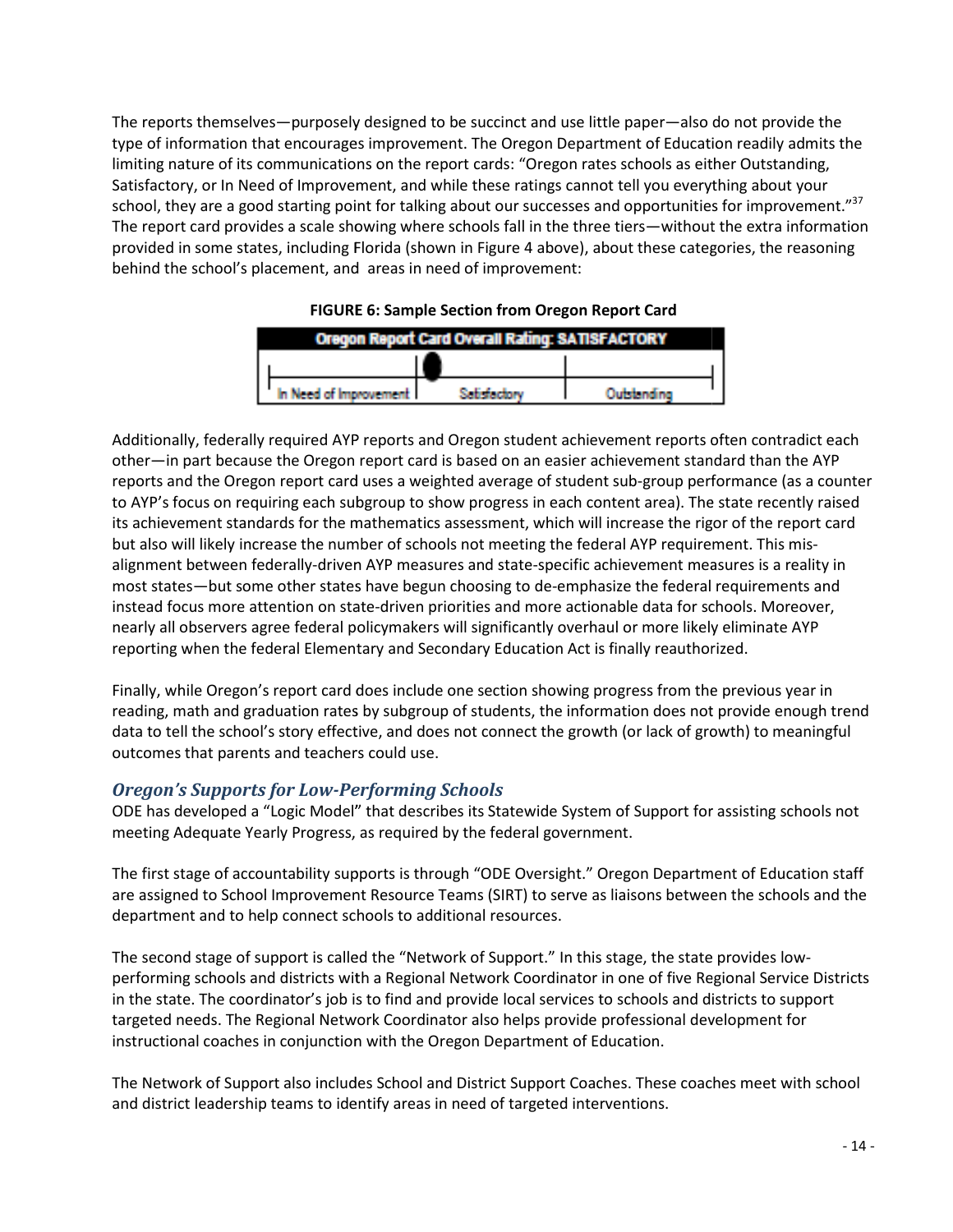Oregon has been involved in an innovative approach to support through its Direct Access to Achievement<br>(DATA) Project. The DATA Project, funded through a federal grant, incorporates in-service data-use training (DATA) Project. The DATA Project, funded through a federal grant, incorporates in Project, incorporates in-service data with input from the field to determine specific areas of needs. The result is a targeted approach to "building educators' capacity for using data to inform instruction."<sup>38</sup>

The Oregon Department of Education explains the importance of aligning statewide supports throughout the Network of Support work: "The goal [of the network of support] is to ensure that [state in concert to support the schools. Among these initiatives are Oregon Administrator Mentoring Program, Response to Intervention, the Oregon DATA project, Literacy framework and implementation of the Co Core Standards."<sup>39</sup> in concert to support the schools. Among these initiatives are Oregon Administrator Mentoring Program,<br>Response to Intervention, the Oregon DATA project, Literacy framework and implementation of the Commo<br>Core Standards."<sup></sup> ds. The result is a targeted approach to "building<br>nce of aligning statewide supports throughout the<br>port] is to ensure that [state-level] initiatives work Common

The Oregon Department of Education emphasizes the role of the district in improving low-performing schools in its Elements of Effective School Improvement. These elements are research-based practices that<br>be in place if a school is to address the issues causing low performance. The elements emphasize be in place if a school is to address the issues causing low performance. The elements emphasize that "districts must be fully engaged to support the efforts of the school leadership team" to bring about the necessary change.<sup>40</sup>



#### FIGURE 7: Oregon's Logic Model for Support for Low-Performing Schools

Like most other states, Oregon has selected a model of supports for struggling schools that reflects promising practice—but here again the emphasis of these supports is on getting schools to achieve AYP and not college practice—but here again the emphasis of these supports is on getting schools to achieve AYP and not colleg<br>and career readiness. Moreover, while the logic model detailing ODE's intended approach is solid and wellconstructed, it's not at all clear the state is executing well or that its efforts are valuable or effective for local schools that are struggling. Indeed, anecdotal reports from superintendents suggest that, despite a thoughtful model for how the state could engage, ODE lacks capacity and resources.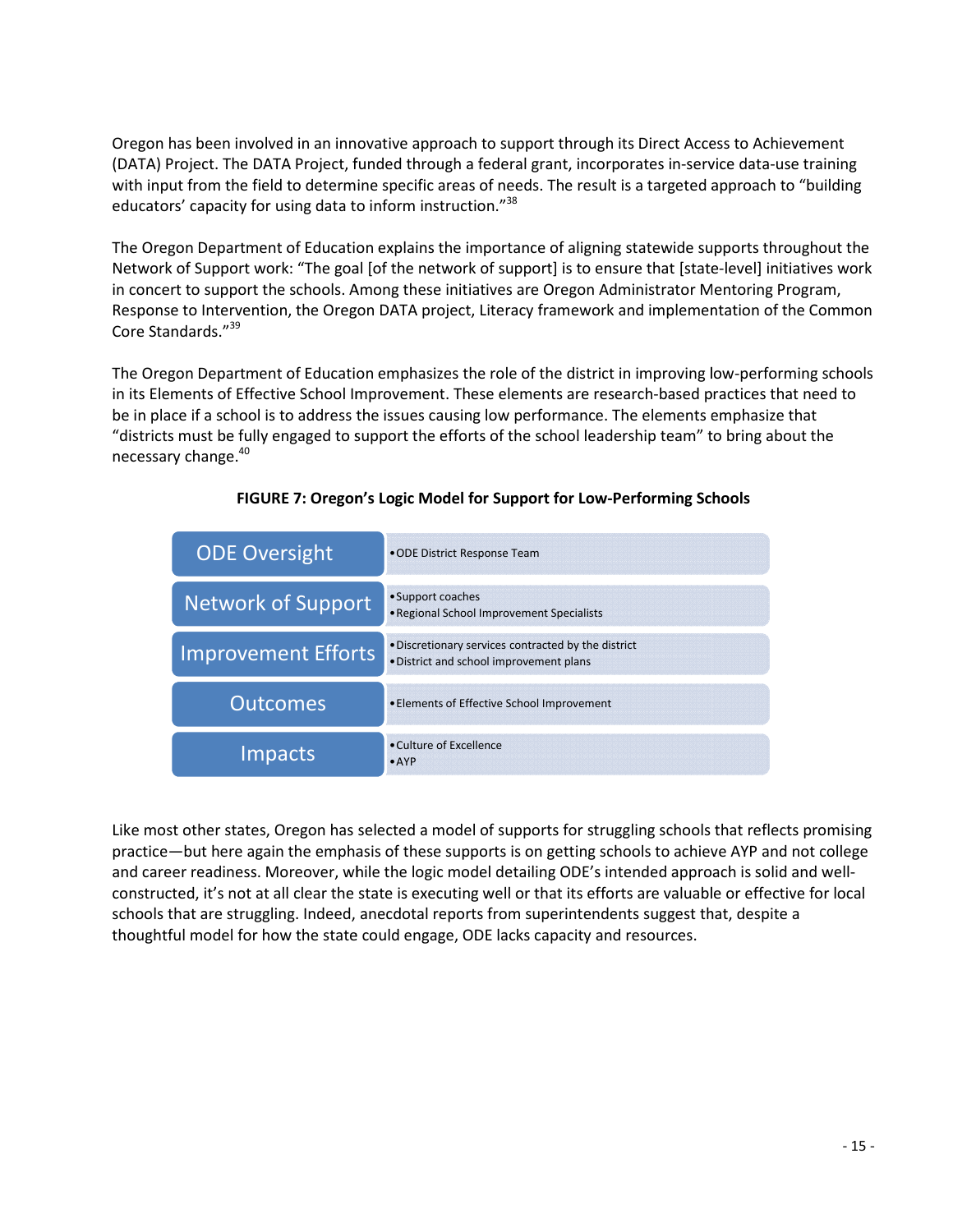## Oregon's Accountability System – Options for Improvement

Though the state needs to focus on changing major portions of its accountability system—as described in more detail below—Oregon does have some things in place that would make the shift to a stronger accountability system easier:

- The state has a substantial K-12 longitudinal data system in place that could be made more userfriendly and readily accessible as part of an improved accountability system.
- The State Board of Education's adoption of the Common Core Standards this fall puts Oregon on a path to revamp and upgrade expectations and curriculum over the next few years, and indicates the state's desire to move toward measures of college and career readiness.
- Similarly, Oregon is a leader in the new SMARTER/Balanced national testing consortium to develop next generation formative and summative assessments, another sign that the state is ready to focus on meaningful measures of student success. Perhaps more important, the consortium will be producing new, high quality formative/classroom assessments that give teachers better tools for gauging student progress.
- Finally, Oregon is implementing new, higher graduation requirements—fully effective with the class of 2014—specifically designed to better prepare each student for success in college, work and citizenship.

Moreover, most observers expect federal school accountability requirements to be overhauled when Congress eventually reauthorizes the Elementary and Secondary Education Act (the act was due to be reviewed and reauthorized in 2009; many observers think Congress may take action in 2011, but some think it could be as long as 2013, after the next presidential election, before a new law is enacted). Leading members of Congress and key members of the Administration have both criticized the federal government's focus on Adequate Yearly Progress, and many predict the reauthorized ESEA may direct states to set college and career readiness as their new goal for school improvement (the Administration has specifically made this recommendation to Congress). Thus, within the next few years, it's expected federal guidelines will direct states to move toward new accountability systems in any event.

Recognizing this imminent change in federal expectations and building on the state's strengths, Oregon leaders and educators should take the opportunity now to define a new accountability system that better meets the needs of stakeholders and educators. Promising practices from other states can be a guide in building a new system that is better functioning and meets Oregon's unique values and priorities. And, even if some argue for a "wait and see" approach to eventual federal requirements, Oregon will be well-served developing its own point of view today about which goals and data should matter most rather than passively waiting for the federal government to decide.

#### Three Key Design Questions to Answer

The scope of Education First's research report was primarily to identify promising practices in accountability systems from other states and consider how closely Oregon's system emulated these practices. An important next step for state leaders and educators will be to build on this initial research and engage in a comprehensive redesign of Oregon's system. An important starting point—as described in our review of promising practices from other state—will be developing a clearer point of view at the state level (informed by local practitioners and superintendents) about the right focus that answers three questions:

- What data is most important—to policymaker and parents—to gauge the quality and success of Oregon schools? (In other words, where should educators be focusing their efforts?)
- What data is most meaningful to educators who are trying to classroom and schools ?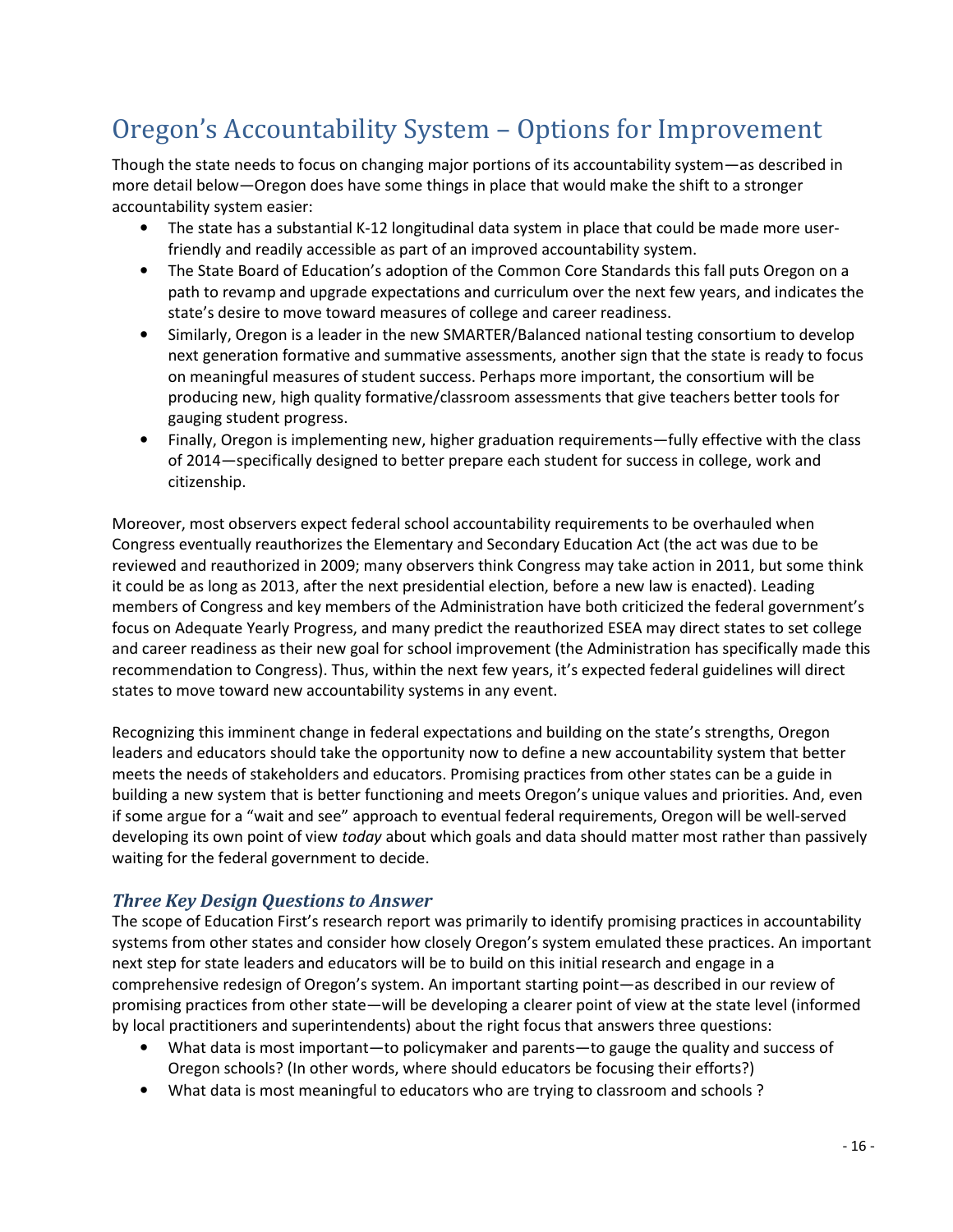• What are the right incentives and interventions? The Obama Administration has focused its education reform efforts on the urgency of turning around the lowest-performing schools—a valid and important goal—but Oregon needs to consider not just its strategy for helping consistently failing schools to produce better outcomes, but also how to help struggling schools improve and to how to recognize and validate successful schools.

With clearer goals in place, state leaders and other stakeholders can then engage in a more specific and technical review of Oregon's systems, looking for the best ways to redesign the system to accomplish these goals. The issues this technical analysis would assess include the data needs and capacity of the state and districts; how often data would be collected, "cleaned" and reported; how to weight different indicators; what accomplishments earn what sort of accountability ranking; the design of a public report card; etc.

#### Four Immediate Next Steps

As Oregon begins this redesign work of its accountability, several changes could be made immediately or could be guideposts for redesigning the system—as described in four specific findings below.

#### 1. Focus on College and Career Readiness

Oregon should overhaul the indicators used and reported in its accountability system to include a richer set of information that suggests how well schools are helping students prepare for college and careers. Achieve proposes an especially helpful framework describing the college- and career-ready indicators on which states should focus accountability reporting; as shown in Figure 8 below, Achieve arrays these indicators along a spectrum (that values progress toward readiness goals, meeting readiness goals and exceeding readiness goals.<sup>41</sup> The OUS reports on high school student persistence also can be a helpful source of data for K-12 accountability reports focused on college and career readiness.

|                                                            | <b>ALONG THE WAY TOWARD</b><br><b>COLLEGE AND CAREER</b><br><b>READINESS</b>      | <b>MEETING COLLEGE AND</b><br><b>CAREER READINESS</b>                                                           | <b>EXCEEDING COLLEGE- AND</b><br><b>CAREER READINESS</b>                                                   |
|------------------------------------------------------------|-----------------------------------------------------------------------------------|-----------------------------------------------------------------------------------------------------------------|------------------------------------------------------------------------------------------------------------|
| <b>COURSE</b><br><b>COMPLETION &amp;</b><br><b>SUCCESS</b> | <b>Timely credit</b><br>٠<br>accumulation<br>Credit recovery<br>$\bullet$         | Successful completion of<br>college- and career-ready<br>course of study                                        | Participation in AP, IB<br>٠<br>and dual enrollment                                                        |
| <b>ACHIEVEMENT</b>                                         | Performance on aligned<br>٠<br>assessments early in high<br>school<br>Grades<br>٠ | Meeting standards on<br>college- and career-ready<br>statewide assessment<br>Postsecondary remediation<br>rates | College-level<br>٠<br>performance on AP<br>and/or IB exams                                                 |
| <b>ATTAINMENT</b>                                          | Graduation<br>٠                                                                   | Earning a college- and<br>career-ready diploma                                                                  | Earning credits in dual<br>enrollment courses<br>Application to and<br>٠<br>enrollment in<br>postsecondary |

#### FIGURE 8: Achieve's Framework for Organizing College- and Career-Ready Indicators

In many cases, Oregon does not have a good source for the data Achieve recommends, and new policies will need to be enacted and new data collected to create this more robust snapshot of college and career readiness.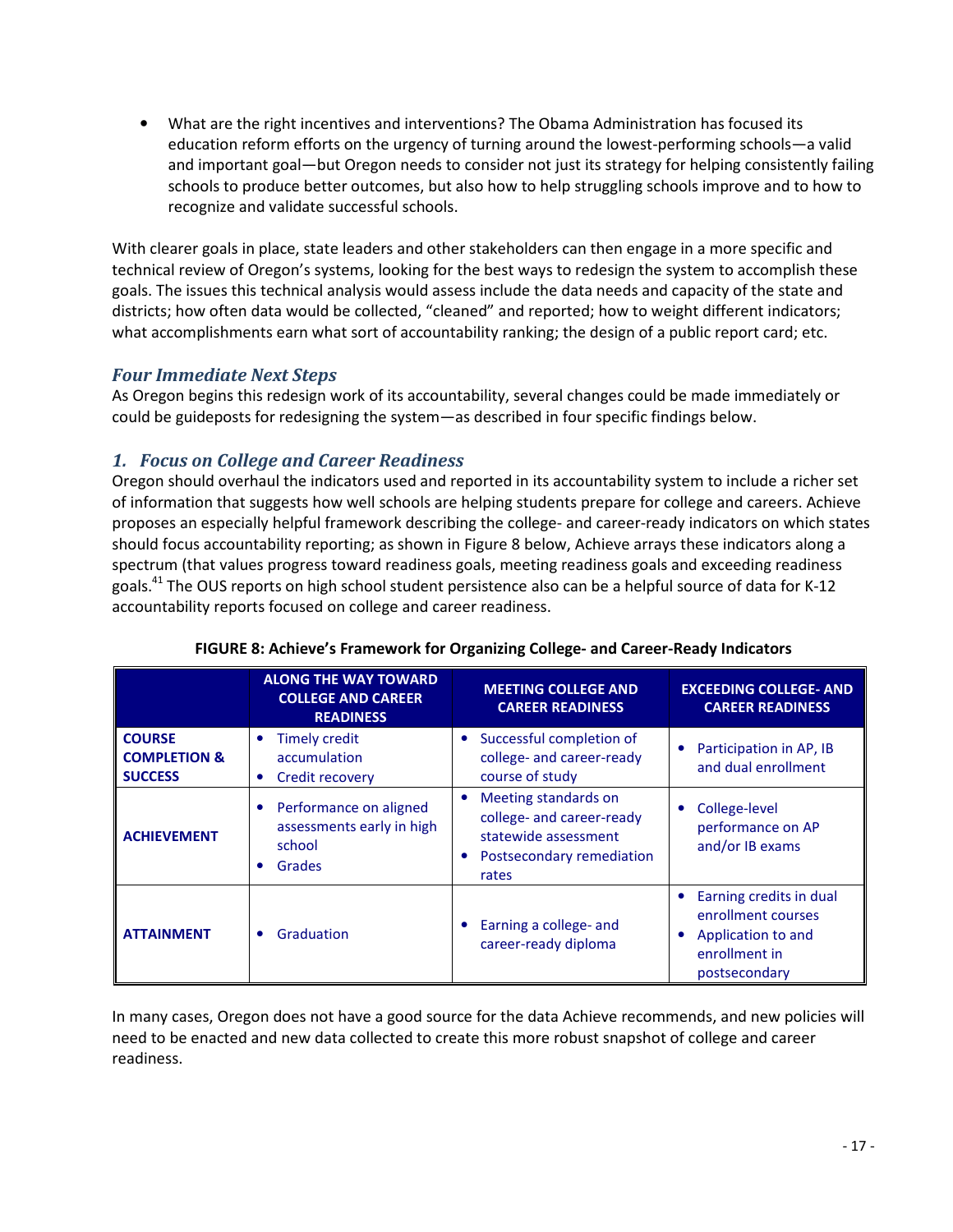While it's likely new federal accountability requirements will nudge all states in this direction, even if they don't, Oregon leaders can—like leaders in promising states have already—better define an accountability system of their own that values college and career readiness, rather than one aligned to minimum federal standards.

### 2. Provide Data That Motivates Educators to Improve

To help educators identify strategies schools can adopt that truly help struggling students succeed—and not just assume struggling students will always struggle—Oregon should improve its measurement and use of student growth scores. The Council of Chief State School Officers explains why growth models improve on states' status models that look only at achievement at one point in time: "Growth models assume that student performance, and by extension school performance, is not simply a matter of where the school is at any single point in time, and a school's ability to facilitate academic progress is a better indicator of its performance."<sup>42</sup>

One immediate opportunity for Oregon to consider is adopting both the methodology of Colorado's Growth Model and the complementary SchoolView portal for in-state use. At least 12 states have already formally committed to use Colorado's methodology—which was developed with the explicit goal to be shared among states and is connected to the open-source SchoolView online data analysis tool—and many more states seem poised to move in this direction. The Colorado methodology provides a readily available way for Oregon to expand the reporting of student growth information and to give educators a powerful, easy-to-use tool for analyzing data.

(It's important to recognize that Colorado's Growth Model is norm-based—meaning student growth is calculated by looking at all similar student peers and then plotting whether a given student is growing faster or slower than the average—and is not keyed yet to predicting college and career readiness. However, Education First includes this idea in our recommendations for Oregon because of the helpful predictive nature of the Colorado model and because of the associated tools that allow educators to compare student growth across similar schools. Combined with other indicators that look more absolutely at whether students are making progress toward the goal of college and career readiness, the Colorado Growth Model could be part of a more robust data system that helps educators readily understand how similar but higher performing schools are helping their students perform.)

### 3. Ensure Accountability Reports that Are User Friendly—and Educator-Actionable

The state should revamp and streamline its reporting system, including considering the reporting timeline, the number of reports, and the usefulness of the data to inform instruction and decisions. A deeper survey of best practices for releasing data in other states—many of whom still report the same data as Oregon, but don't do so in a way that is so confusing or episodic—would be instructive. ODE leaders have already taken steps in this direction that should be both encouraged and accelerated.

Again, Oregon has an effective reporting tool in its Freshman Profile Reports for high schools and should look at additional ways K-12 and higher education can collaborate on accountability and reporting.

And, while there is a limit to the amount of information that can reasonably be presented on a school report card, Oregon should ensure educators have easy access to mine its longitudinal data system to dig deeper and compare similar schools to each other.

Finally, given the growing number of English-language learners in Oregon schools, any effort to identify new accountability data sources and judgments of "how good is good enough" should explicitly consider the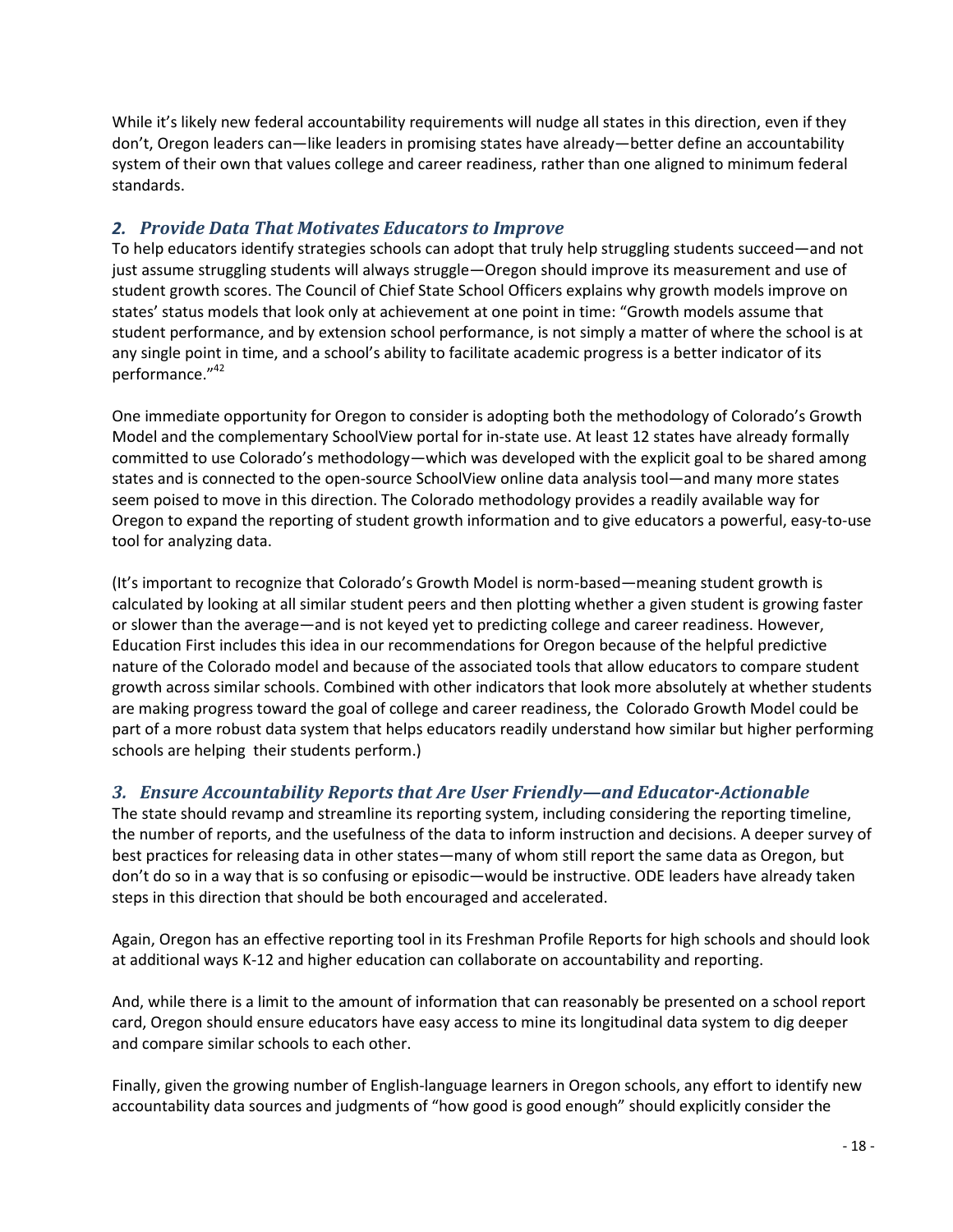unique challenges of educating students whose first language is not English. All states are struggling with this issue, but Oregon would benefit from a deeper, more specific examination of promising practices in this particular area (including looking closely at states with both innovative accountability systems and large numbers of English-language learners, such as Colorado and Florida)?

### 4. Provide Incentives and Rewards

The state should explore which incentives will motivate schools and districts to continually improve or to maintain success, as part of the state accountability system. Such incentives can include anything from housing incentives to recruit effective educators, performance pay increases to reward improving lowperforming schools, and additional planning time for collaboration and support in low-performing schools. The important point here is that, while the state should appropriately focus limited resources on lowperforming and persistently failing schools, it shouldn't do so at the expense of supporting high-achieving schools too. Oregon's accountability system should value and incentivize high-performing or fast-improving schools too.